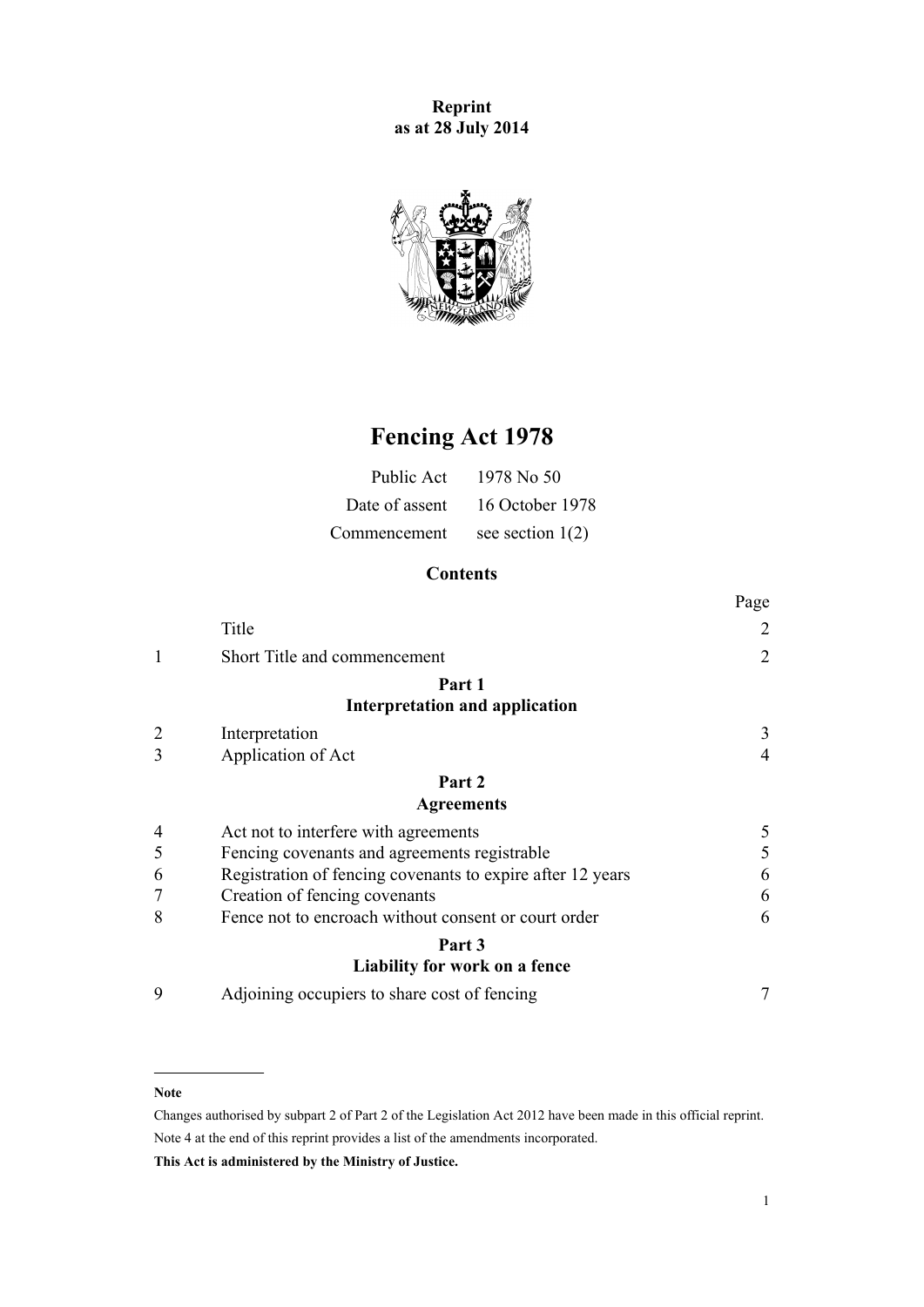<span id="page-1-0"></span>

| s <sub>1</sub> | <b>Fencing Act 1978</b>                                                         | Reprinted as at<br>28 July 2014 |
|----------------|---------------------------------------------------------------------------------|---------------------------------|
| <b>9A</b>      | Contributions where fence required by Fencing of Swimming<br>Pools Act 1987     | 7                               |
| 10             | Notice to do work to be given                                                   | 7                               |
| 11             | Objections to proposed fence                                                    | $\, 8$                          |
| 12             | Service of notices                                                              | $8\,$                           |
| 13             | Where notices vary                                                              | 9                               |
| 14             | Provision for doing work                                                        | 9                               |
| 15             | Effect of change of occupier                                                    | 10                              |
| 16             | Contribution where immediate work required                                      | 10                              |
| 17             | Liability for damage caused by occupier                                         | 10                              |
| 18             | Person taking advantage of fence                                                | 10                              |
| 19             | Fence erected when occupier of adjoining land exempt from<br>liability therefor | 11                              |
| 20             | Crown tenant's option                                                           | 11                              |
| 21             | Give and take fence                                                             | 12                              |
| 22             | Where fence to be built                                                         | 12                              |
|                | Part 4<br>Procedure                                                             |                                 |
| 23             | Proceedings to be in accordance with District Courts Act 1947                   | 12                              |
| 24             | Jurisdiction of the court                                                       | 12                              |
| 24A            | Jurisdiction of Disputes Tribunals                                              | 14                              |
| 25             | Power to come in and defend proceedings                                         | 15                              |
|                | Part 5                                                                          |                                 |
|                | <b>Miscellaneous provisions</b>                                                 |                                 |
| 26             | Right of persons constructing fences to enter on adjoining land                 | 15                              |
| 27             | Rules                                                                           | 15                              |
| 28             | Repeals and savings                                                             | 16                              |
|                | <b>Schedule 1</b>                                                               | 17                              |
|                | <b>Forms</b>                                                                    |                                 |
|                | <b>Schedule 2</b>                                                               | 19                              |
|                | <b>Specimen types of fence</b>                                                  |                                 |
|                | <b>Schedule 3</b>                                                               | 21                              |
|                | <b>Enactments repealed</b>                                                      |                                 |
|                |                                                                                 |                                 |

## **An Act to reform the law relating to the erection and repair of dividing fences, and in substitution for the Fencing Act 1908**

| <b>Short Title and commencement</b> |  |  |  |
|-------------------------------------|--|--|--|
|-------------------------------------|--|--|--|

- (1) This Act may be cited as the Fencing Act 1978.
- (2) This Act shall come into force on 1 April 1979.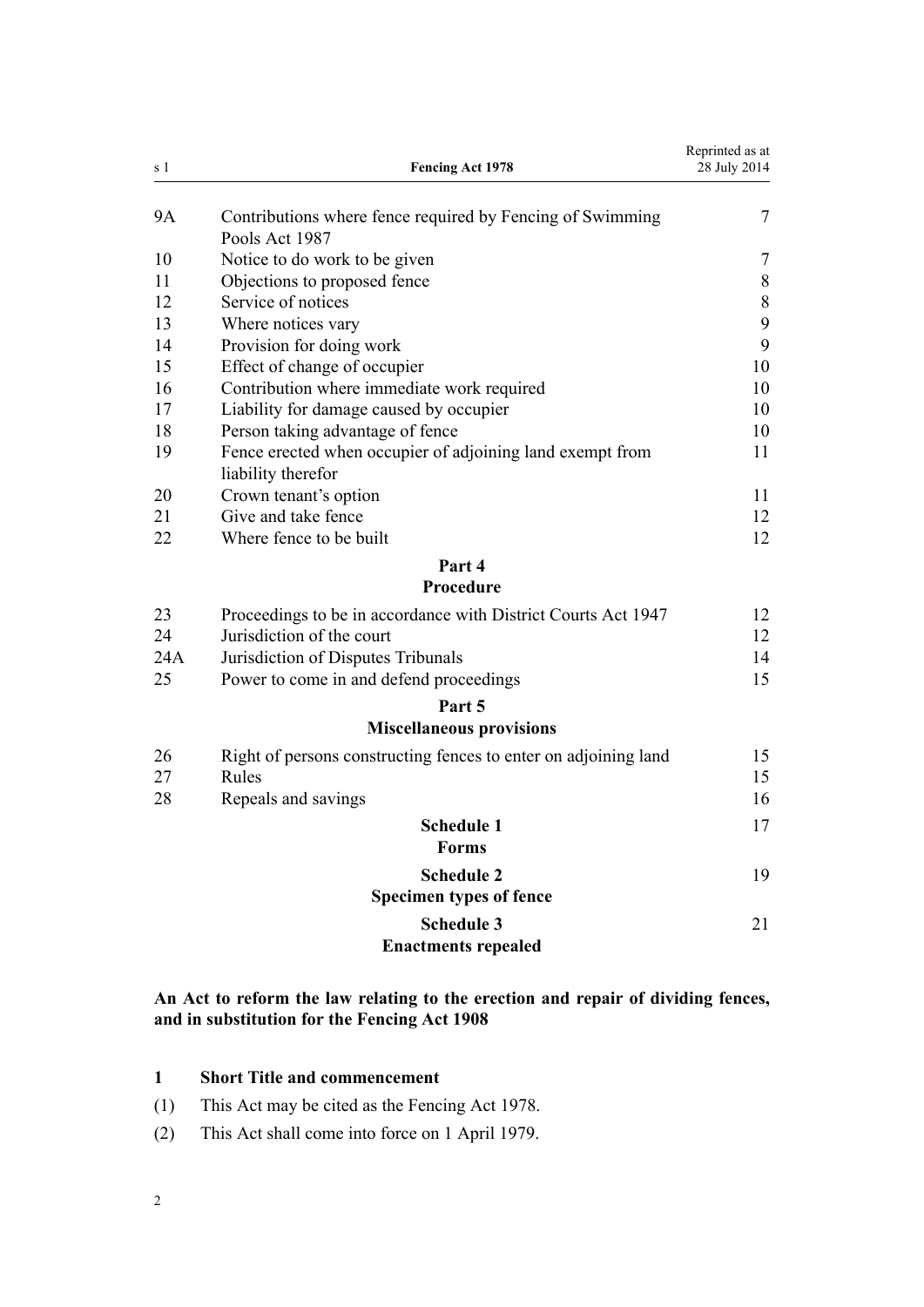## **Part 1 Interpretation and application**

### <span id="page-2-0"></span>**2 Interpretation**

In this Act, unless the context otherwise requires,—

**adequate fence** means a fence that, as to its nature, condition, and state of repair, is reasonably satisfactory for the purpose that it serves or is intended to serve

**adjoining occupiers** means the occupiers of the lands on either side of a common boundary or a common fence

**court** means—

- (a) a District Court under the [District Courts Act 1947](http://prd-lgnz-nlb.prd.pco.net.nz/pdflink.aspx?id=DLM242775):
- (b) a Disputes Tribunal that has jurisdiction under [section 24A](#page-13-0)

**fence** means a fence, whether or not continuous or extending along the whole boundary separating the lands of adjoining occupiers; and includes all gates, culverts, and channels that are part of or are incidental to a fence; and also includes any natural or artificial watercourse or live fence, or any ditch or channel or raised ground that serves as a dividing fence

**fencing agreement** means a covenant, agreement, or proviso, not being a fencing covenant, that relates in any way whatever to work on a fence between adjoining lands; and includes an agreement not to erect a fence

**fencing covenant** means a covenant, agreement, or proviso—

- (a) that one party to the covenant, agreement, or proviso may not be required by the other party, being the occupier of adjoining land, to contribute towards the cost of work on a fence between the land occupied by the first party and that adjoining land; and
- (b) that does not enure for the benefit of any subsequent purchaser for value of the land occupied by the first party

## **occupier**—

- (a) in relation to any land, other than a public reserve, means the owner thereof, except that,—
	- (i) where another person is in occupation of the land under a tenancy granted for a term of not less than 10 years certain or continues to be in occupation of the land after having been in occupation thereof under such a tenancy, that other person shall be the occupier of the land; or
	- (ii) where no person is an occupier of the land by virtue of subparagraph (i), but a person is in occupation of the land as mortgagee in possession, that last-mentioned person shall be the occupier of the land: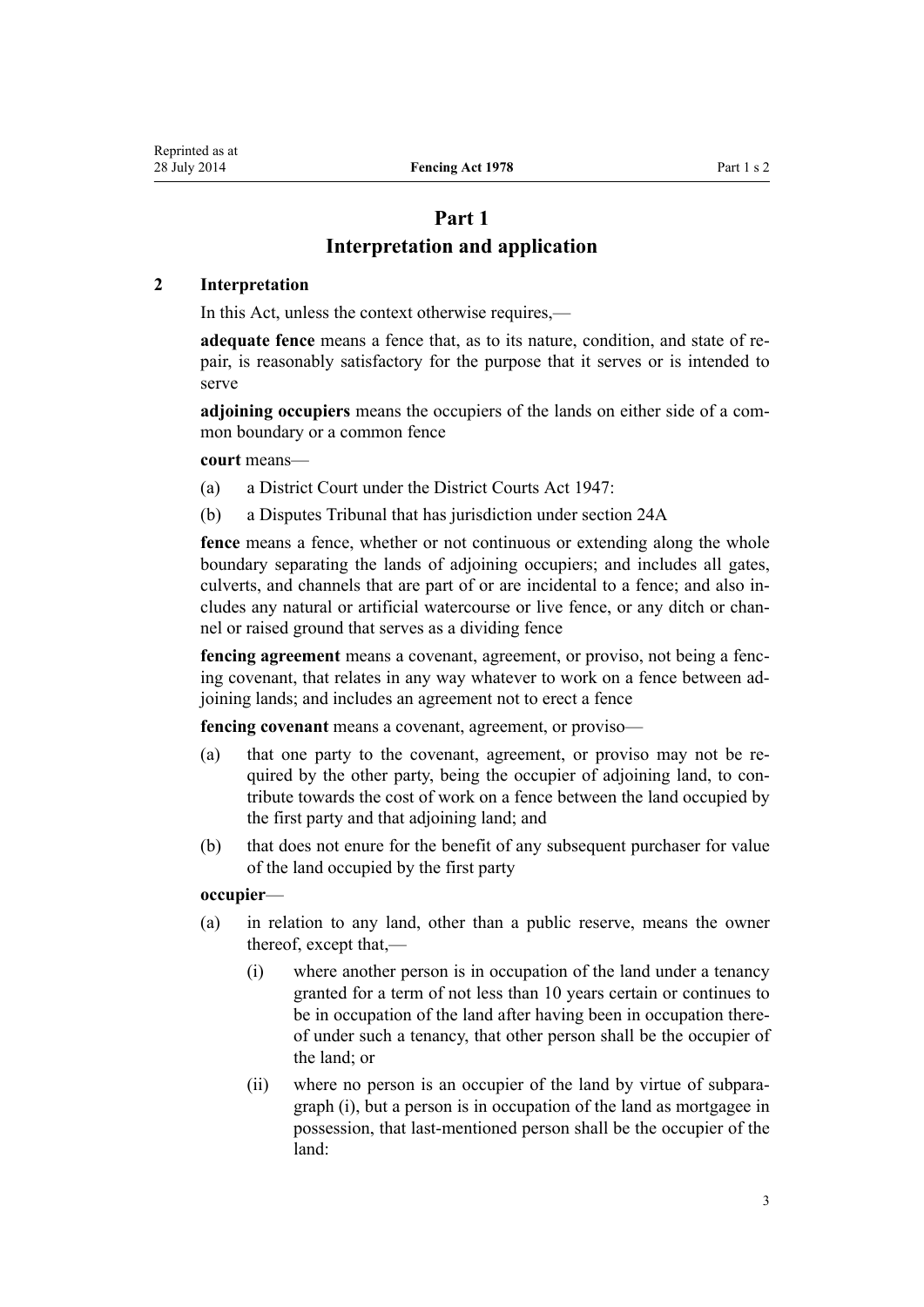<span id="page-3-0"></span>

| Part 1 s 3 | <b>Fencing Act 1978</b> | reprinted as at<br>28 July 2014 |
|------------|-------------------------|---------------------------------|
|            |                         |                                 |

(b) in relation to any public reserve, means the local authority, trustees, or persons in which or whom control of the reserve is vested

Reprinted as at

**owner**, in relation to any land, means the person for the time being entitled to receive the rack rent thereof, or who would be so entitled if the land were let to a tenant at a rack rent

**public reserve** has the same meaning as in the [Reserves Act 1977](http://prd-lgnz-nlb.prd.pco.net.nz/pdflink.aspx?id=DLM444304)

**repair** includes trimming, keeping, and maintaining a live fence, keeping an electric fence in working order, and cleaning, deepening, straightening, altering, or enlarging the course of a natural or artificial watercourse or any ditch or channel or raised ground that serves as a fence

**road** means a road within the meaning of [section 43](http://prd-lgnz-nlb.prd.pco.net.nz/pdflink.aspx?id=DLM175232) of the Government Roading Powers Act 1989; and includes any motorway, limited access road, street, access way, service lane, and other public highway

**work** and **work on a fence** include the erection, replacement, repair, and maintenance of a fence in whole or in part, and the preparation of the land along or on either side of a boundary between adjoining occupiers for any such purpose; and include any survey work necessary to determine that boundary.

Compare: 1908 No 61 s 2

Section 2 **court**: substituted, on 1 March 1989, by [section 71](http://prd-lgnz-nlb.prd.pco.net.nz/pdflink.aspx?id=DLM134143) of the Disputes Tribunals Act 1988 (1988 No 110).

Section 2 **fencing covenant** paragraph (b): amended, on 14 December 1979, by section 2 of the Fencing Amendment Act 1979 (1979 No 88).

Section 2 **road**: amended, on 1 August 2008, by [section 50\(1\)](http://prd-lgnz-nlb.prd.pco.net.nz/pdflink.aspx?id=DLM1313622) of the Land Transport Management Amendment Act 2008 (2008 No 47).

Section 2 **road**: amended, on 1 October 1989, pursuant to [section 116\(1\)](http://prd-lgnz-nlb.prd.pco.net.nz/pdflink.aspx?id=DLM175926) of the Government Roading Powers Act 1989 (1989 No 75).

### **3 Application of Act**

- (1) Nothing in this Act shall apply in respect of—
	- (a) roads:
	- (b) land forming part of a national park under the [National Parks Act 1980:](http://prd-lgnz-nlb.prd.pco.net.nz/pdflink.aspx?id=DLM36962)
	- (ba) land that is Te Urewera land, as defined by [section 7](http://prd-lgnz-nlb.prd.pco.net.nz/pdflink.aspx?id=DLM6183614) of the Te Urewera Act 2014:
	- (c) land held for railway purposes other than for the accommodation of employees by the Crown, New Zealand Railways Corporation, or a railway operator that is a Crown transferee company (as those terms are defined in [section 2](http://prd-lgnz-nlb.prd.pco.net.nz/pdflink.aspx?id=DLM222636) of the New Zealand Railways Corporation Restructuring Act  $1990$
	- (ca) land held or occupied for the operation of a railway by a railway operator, not being a Crown transferee company (as those terms are defined in [section 2](http://prd-lgnz-nlb.prd.pco.net.nz/pdflink.aspx?id=DLM222636) of the New Zealand Railways Corporation Restructuring Act 1990), other than land used principally for car parking, the storage of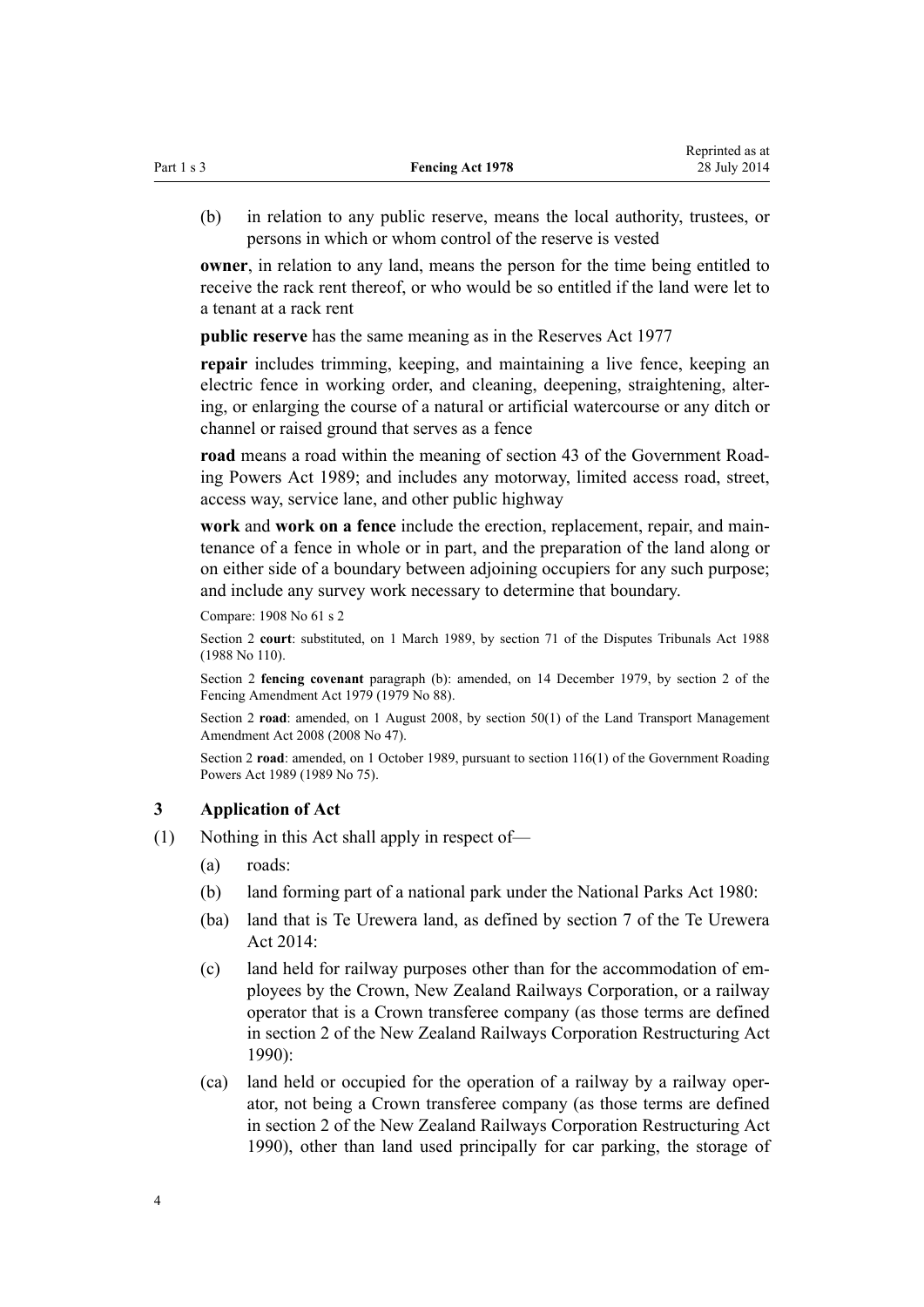<span id="page-4-0"></span>freight, materials, and ancillary equipment, or administration or residential purposes:

- (d) land that is a marginal strip within the meaning of the [Conservation Act](http://prd-lgnz-nlb.prd.pco.net.nz/pdflink.aspx?id=DLM103609) [1987](http://prd-lgnz-nlb.prd.pco.net.nz/pdflink.aspx?id=DLM103609):
- (e) land that is an esplanade reserve within the meaning of the [Resource](http://prd-lgnz-nlb.prd.pco.net.nz/pdflink.aspx?id=DLM230264) [Management Act 1991](http://prd-lgnz-nlb.prd.pco.net.nz/pdflink.aspx?id=DLM230264) or an esplanade strip within the meaning of that Act.
- (2) Subject to subsection (1), this Act binds the Crown.

Compare: 1908 No 61 s 5

Section 3(1)(b): amended, on 1 April 1981, pursuant to [section 80\(2\)](http://prd-lgnz-nlb.prd.pco.net.nz/pdflink.aspx?id=DLM38526) of the National Parks Act 1980 (1980 No 66).

Section 3(1)(ba): inserted, on 28 July 2014, by [section 138](http://prd-lgnz-nlb.prd.pco.net.nz/pdflink.aspx?id=DLM6183949) of the Te Urewera Act 2014 (2014 No 51).

Section 3(1)(c): substituted, on 28 August 1990, by [section 35](http://prd-lgnz-nlb.prd.pco.net.nz/pdflink.aspx?id=DLM223141) of the New Zealand Railways Corporation Restructuring Act 1990 (1990 No 105).

Section 3(1)(ca): inserted, on 28 August 1990, by [section 35](http://prd-lgnz-nlb.prd.pco.net.nz/pdflink.aspx?id=DLM223141) of the New Zealand Railways Corporation Restructuring Act 1990 (1990 No 105).

Section 3(1)(d): substituted, on 1 April 1987, by [section 65\(1\)](http://prd-lgnz-nlb.prd.pco.net.nz/pdflink.aspx?id=DLM106995) of the Conservation Act 1987 (1987) No 65).

Section 3(1)(e): substituted, on 1 July 2003, by [section 262](http://prd-lgnz-nlb.prd.pco.net.nz/pdflink.aspx?id=DLM174088) of the Local Government Act 2002 (2002) No 84).

## **Part 2**

#### **Agreements**

#### **4 Act not to interfere with agreements**

Except as provided in [section 6](#page-5-0), nothing in this Act shall affect any covenant, contract, or agreement made between landlord and tenant, or between any adjoining occupiers, or between any other persons, relating to work on a fence or to the question of whether or not any such work should be undertaken; but no such covenant, contract, or agreement shall create an interest in land.

Compare: 1908 No 61 s 6

## **5 Fencing covenants and agreements registrable**

- (1) Fencing covenants and fencing agreements relating to land subject to the [Land](http://prd-lgnz-nlb.prd.pco.net.nz/pdflink.aspx?id=DLM269031) [Transfer Act 1952](http://prd-lgnz-nlb.prd.pco.net.nz/pdflink.aspx?id=DLM269031) may be registered under that Act against the title to that land.
- (2) Subject to [section 6,](#page-5-0) the burden of any fencing covenant or fencing agreement that is registered against the title to the land to which it relates shall run with the land, whether or not assigns are named in the covenant or agreement.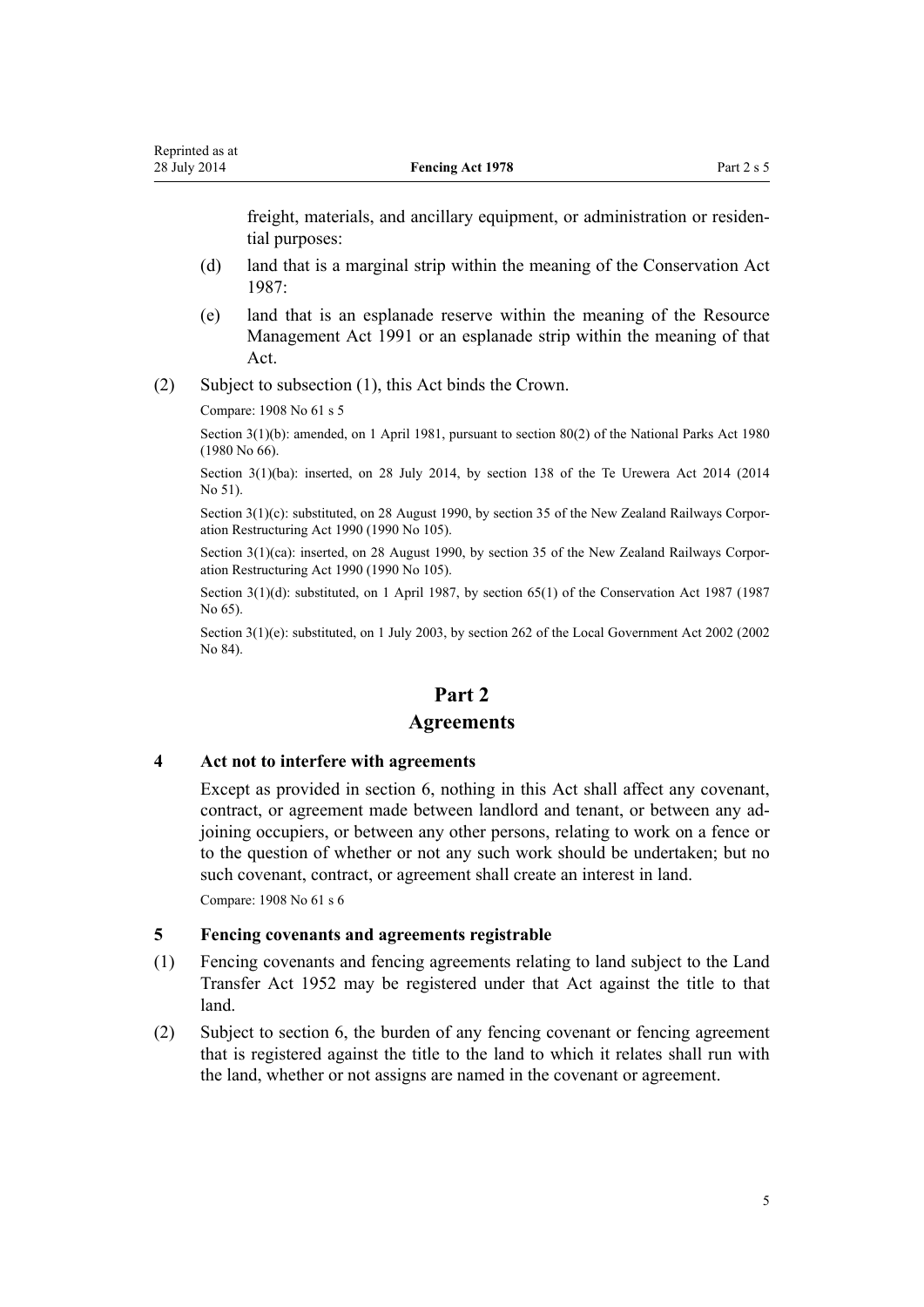### <span id="page-5-0"></span>**6 Registration of fencing covenants to expire after 12 years**

- (1) Where a fencing covenant is registered under the [Land Transfer Act 1952](http://prd-lgnz-nlb.prd.pco.net.nz/pdflink.aspx?id=DLM269031) after the commencement of this Act, or where a covenant, agreement, or proviso (being a fencing covenant within the meaning of this Act) was registered under the [Land Transfer Act 1952](http://prd-lgnz-nlb.prd.pco.net.nz/pdflink.aspx?id=DLM269031) before the commencement of this Act by virtue of section 7 of the Fencing Act 1908, the registration of the covenant, agreement, or proviso shall expire after the expiration of 12 years from the date of the registration or the date of the commencement of this Act, whichever is the later.
- (2) Nothing in subsection (1) applies in respect of a fencing covenant that protects a local authority from liability to contribute towards any work on a fence between a public reserve vested in or administered by that local authority and any adjoining land.

## **7 Creation of fencing covenants**

Without affecting any other manner in which a fencing covenant may be created, a fencing covenant by the transferee of any land may be created by—

- (a) the inclusion in the memorandum of transfer of the land to him (whether or not he signs the transfer) of the words "The transferee shall be bound by a fencing covenant as defined in [section 2](#page-2-0) of the Fencing Act 1978 in favour of the transferor" or words to that effect; or
- (b) the inclusion in the memorandum of transfer of the land to him of a covenant or agreement signed by him, or a proviso (whether or not signed by him) that constitutes a fencing covenant as defined in [section 2.](#page-2-0)

## **8 Fence not to encroach without consent or court order**

- (1) Notwithstanding anything in this Act, no person is entitled to erect a fence that encroaches to any degree whatever upon any land of which he is not the occupier, except—
	- (a) with the consent of the occupier of that land; or
	- (b) pursuant to an order of the court made under [section 24](#page-11-0).
- (2) Where any fence erected otherwise than in accordance with subsection (1) encroaches upon any land of which the person who erected the fence is not the occupier, the occupier of that land may apply to the court for an order that the fence be removed; and the court shall order the removal of the fence (at the expense of the person who erected it) unless it is satisfied—
	- (a) that the degree of encroachment is minimal; and
	- (b) that the encroachment in no way adversely affects the use and enjoyment of his land by the applicant.
- (3) Nothing in this section applies in respect of a fence erected before the commencement of this Act.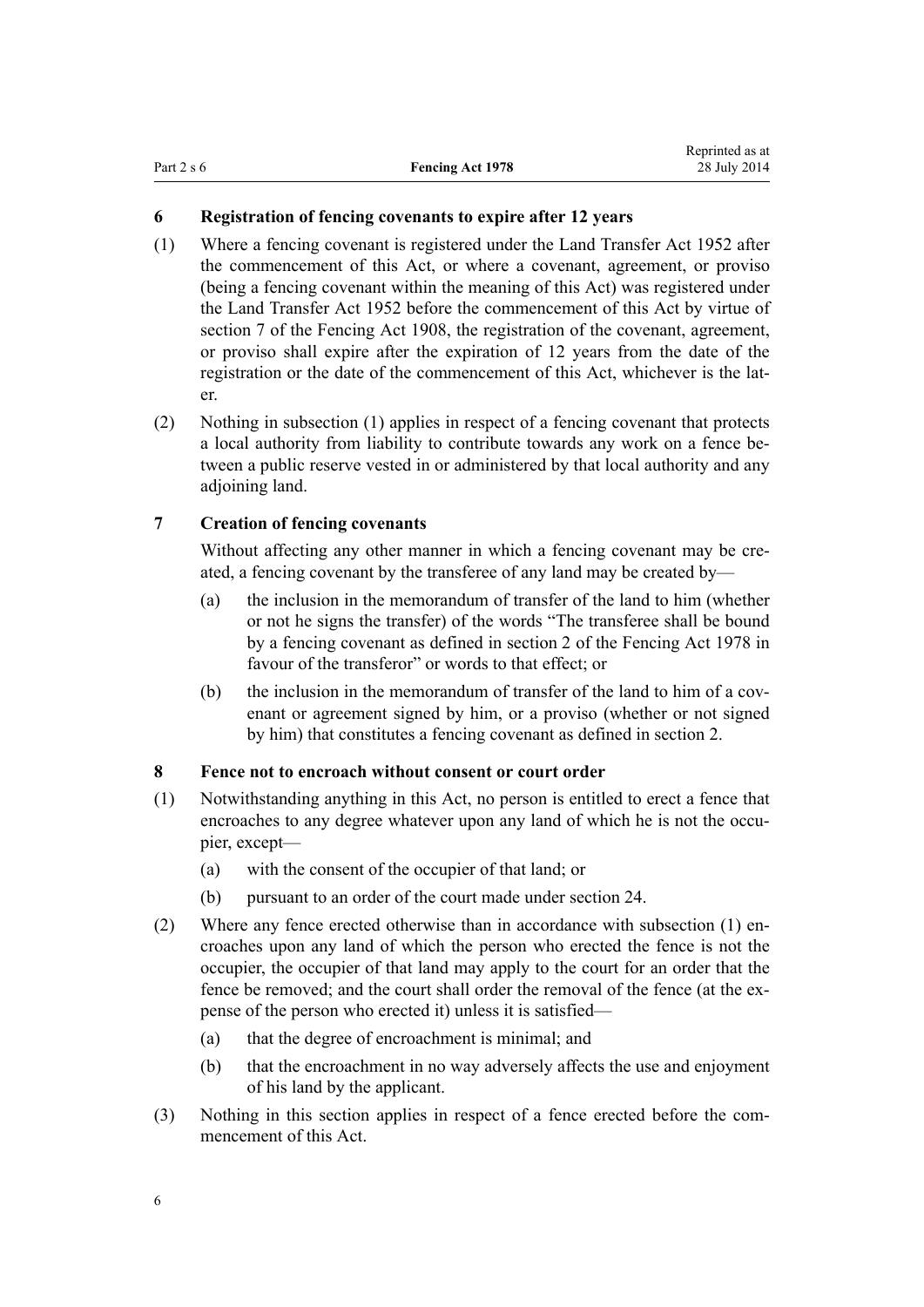## **Part 3**

## **Liability for work on a fence**

#### <span id="page-6-0"></span>**9 Adjoining occupiers to share cost of fencing**

Subject to the provisions of this Act, and to any order of the court made under this Act, the occupiers of adjoining lands not divided by an adequate fence are liable to contribute in equal proportions to work on a fence.

Compare: 1908 No 61 s 11

## **9A Contributions where fence required by Fencing of Swimming Pools Act 1987**

Where any person is required to provide a fence in order to comply with the [Fencing of Swimming Pools Act 1987—](http://prd-lgnz-nlb.prd.pco.net.nz/pdflink.aspx?id=DLM124441)

- (a) all work on that fence that is required because of the application of that Act and would not otherwise be required shall be the responsibility of the owner of the swimming pool; and
- (b) no person, other than the owner of the swimming pool, shall be required to make any contribution under this Act to the work on a fence greater than the contribution that the person would be required to make to the work on a fence (whether of the same type or not) if the swimming pool did not exist.

Section 9A: inserted, on 20 July 1987, by [section 14](http://prd-lgnz-nlb.prd.pco.net.nz/pdflink.aspx?id=DLM124495) of the Fencing of Swimming Pools Act 1987 (1987 No 178).

## **10 Notice to do work to be given**

- (1) Any occupier who desires to compel any other occupier under this Act to contribute to the cost of work on a fence shall serve on him a notice in form 1 of [Schedule 1](#page-16-0) or to the like effect.
- (2) The notice shall—
	- (a) specify the boundary or line of fence, or the parts of the boundary or the line of fence, along which the work is to be done; and
	- (b) specify (whether by reference to a fence described in [Schedule 2](#page-18-0) or otherwise) the work proposed to be carried out with sufficient particularity to enable the occupier on whom the notice is served to—
		- (i) comprehend the nature of the work proposed and the materials to be used; and
		- (ii) estimate the cost of the work; and
	- (c) specify the consequences of failure to comply therewith.
- (3) If it is proposed that the cost of the work shall be borne otherwise than in equal shares, the notice shall state the shares that are proposed.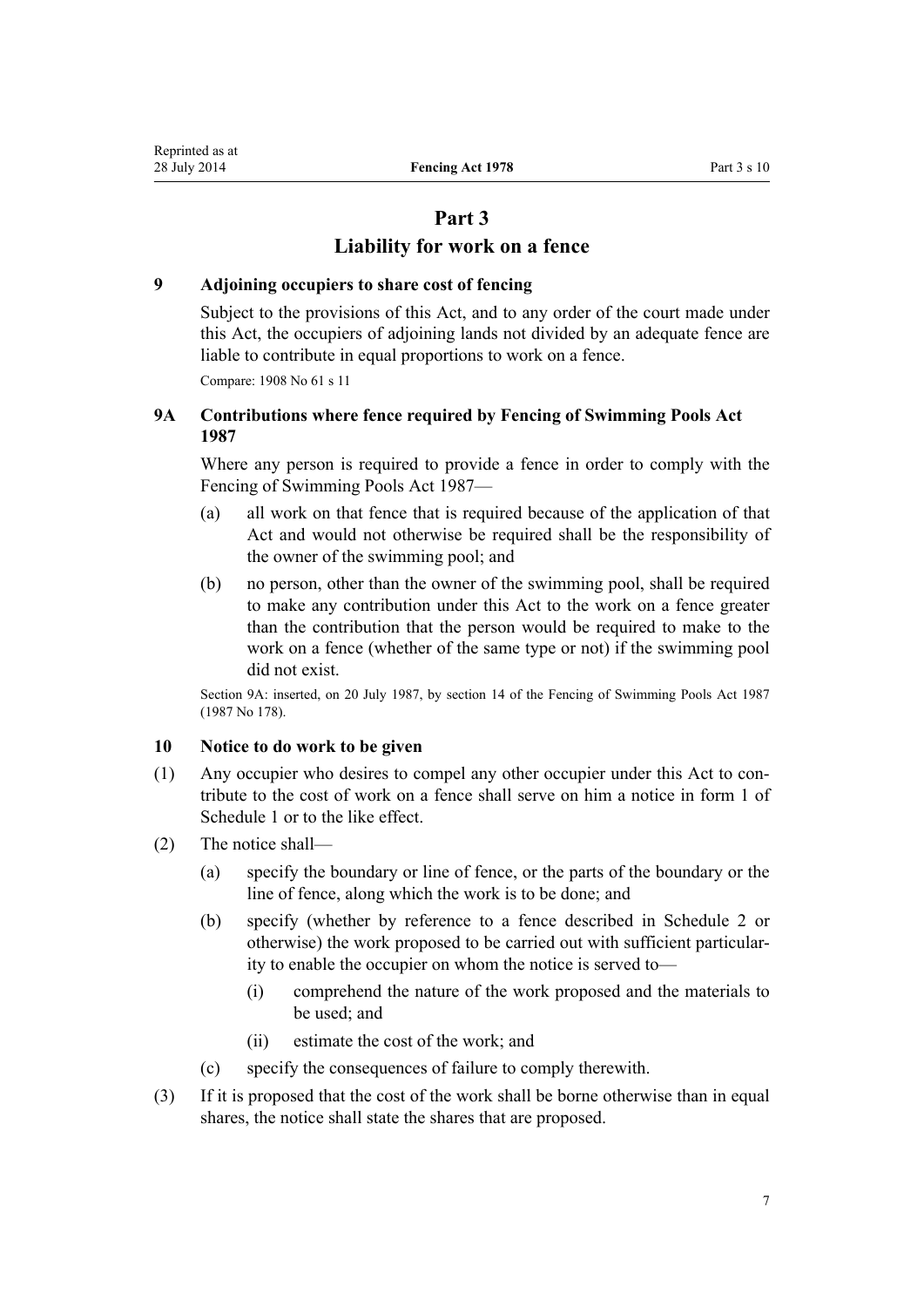<span id="page-7-0"></span>

|             |                         | Reprinted as at |
|-------------|-------------------------|-----------------|
| Part 3 s 11 | <b>Fencing Act 1978</b> | 28 July 2014    |

- (4) Except as provided in [section 16,](#page-9-0) in the absence of agreement to the contrary the occupier of any adjoining land shall not be liable to contribute to the cost of any of the following:
	- (a) any part of the work on a fence that is done before notice relating to the work has been duly served on him:
	- (b) any part of the work that is done after the due service of such a notice and before the due service of a cross-notice on the occupier who gave the notice or the expiration of 21 days from the date of the service of the notice, whichever first happens:
	- (c) any part of the work that is done after the due service of such notice and cross-notice and while differences between the parties remain to be resolved either by agreement or by the court.

Compare: 1908 No 61 s 12

#### **11 Objections to proposed fence**

- (1) If the occupier receiving a notice objects to any of the proposals set out therein, he may, within 21 days after the date of the service of the notice, serve on the occupier who gave the notice a cross-notice signifying his objection, and he may make counter-proposals in that cross-notice.
- (2) A cross-notice shall be in form 2 of [Schedule 1](#page-16-0) or to the like effect, and any work proposed in a cross-notice to be carried out shall be specified with the same particularity as is required in the case of a notice by subsection (2) of [section 10](#page-6-0).
- (3) If the occupier receiving a notice fails to serve a cross-notice within the said period of 21 days, he shall be deemed to have agreed to the proposals set out in the notice served on him.

Compare: 1908 No 61 s 13

#### **12 Service of notices**

- (1) Any notice or cross-notice required or authorised by this Act to be served on any person shall be delivered to that person, and may be delivered to him either personally or by posting it by registered letter addressed to that person at his last known place of abode or business in New Zealand. A notice or cross-notice so posted shall be deemed to have been served at the time when the registered letter would in the ordinary course of post be delivered.
- (2) If the person is absent from New Zealand, the notice or cross-notice may be delivered as aforesaid to his agent in New Zealand. If he is dead the notice or cross-notice may be delivered as aforesaid to his administrator.
- (3) If the person is not known, or is absent from New Zealand and has no known agent in New Zealand, or is deceased and has no administrator, the notice or cross-notice shall be delivered in such manner as may be directed by an order of the court.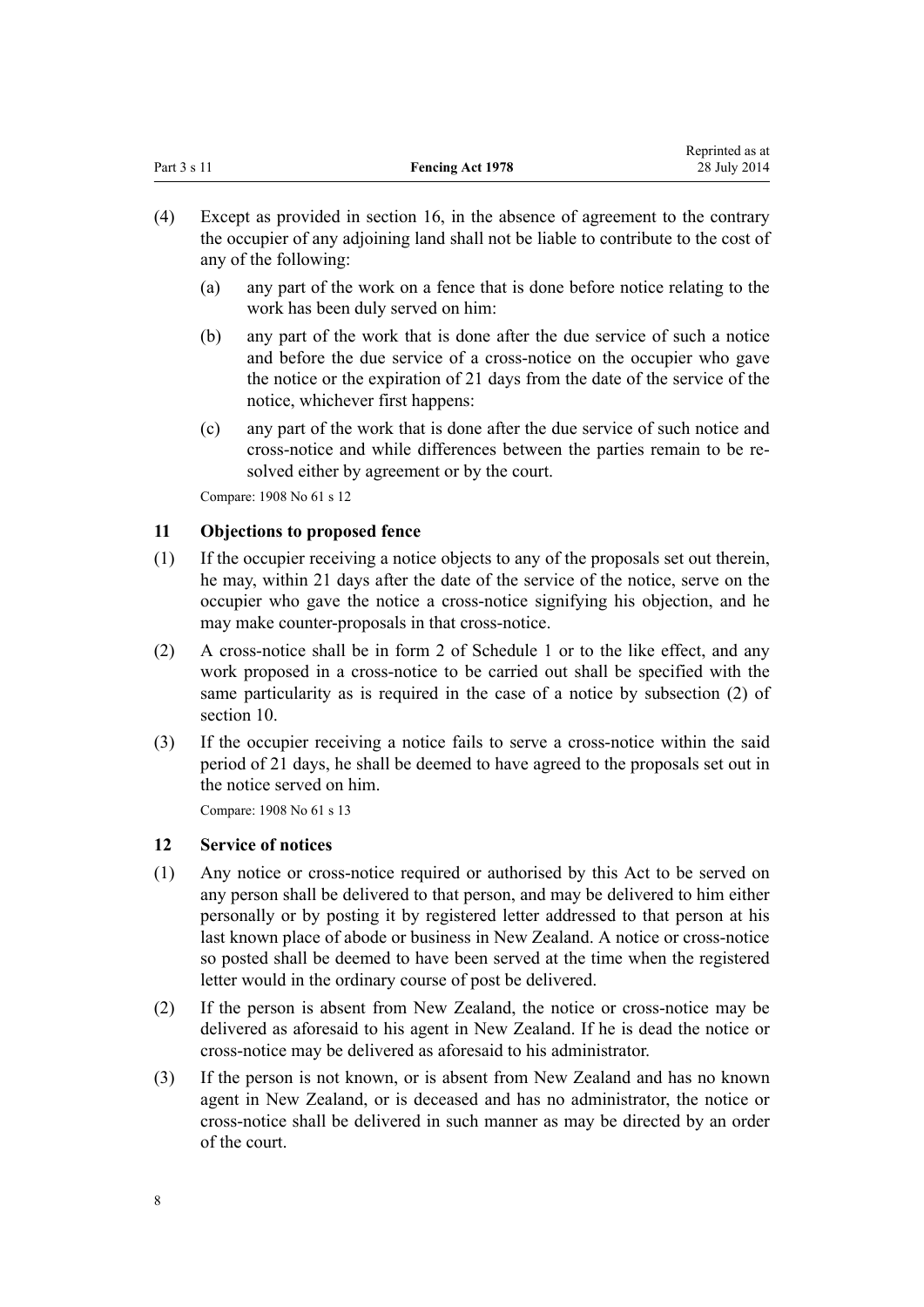- <span id="page-8-0"></span>(4) Any notice or cross-notice required or authorised by this Act to be served on or given by any person who is a minor may be served on or given by—
	- (a) a person who is the guardian of, or who has the role of providing day-today care for, or who has the custody of, the minor; or
	- (b) the minor himself or herself if he or she—
		- (i) is of or over the age of 18 years; or
		- (ii) has the management and control of the land in respect of which the notice or cross-notice is served or given.
- (5) Notwithstanding anything in the foregoing provisions of this section, the court may in any case make an order directing the manner in which any notice or cross-notice is to be delivered, or dispensing with the delivery thereof.

Compare: 1908 No 61 s 40; 1952 No 51 s [152](http://prd-lgnz-nlb.prd.pco.net.nz/pdflink.aspx?id=DLM268967)

Section 12(4)(a): substituted, on 1 July 2005, by [section 151](http://prd-lgnz-nlb.prd.pco.net.nz/pdflink.aspx?id=DLM317988) of the Care of Children Act 2004 (2004) No 90).

Section 12(4)(b): substituted, on 1 July 2005, by [section 151](http://prd-lgnz-nlb.prd.pco.net.nz/pdflink.aspx?id=DLM317988) of the Care of Children Act 2004 (2004) No 90).

### **13 Where notices vary**

If a notice and cross-notice have been duly served or if notices to do work have been duly served and the proposals in those notices do not correspond, then (unless within 21 days after the date of the service of the last notice or crossnotice the differences are resolved by agreement) the matters in dispute may be determined by the court in manner hereafter provided in this Act.

Compare: 1908 No 61 s 14

## **14 Provision for doing work**

- (1) Where a person serves notice under this Act in respect of work on a fence, he may proceed to do the work—
	- (a) after the expiration of 21 days from the date of the service of the notice if he is not duly served with a cross-notice within that period; or
	- (b) if before the expiration of the said period of 21 days he is duly served with such a cross-notice, as soon as all differences between the parties are resolved either by agreement or by the court.
- (2) If the person who served the notice fails to commence to do the work within 28 days commencing on the day on which he first became entitled to commence the work or such longer period as may be agreed to by the parties or fixed by the court (in this section referred to as the **prescribed period**) either party may thereupon, or at any time within 90 days thereafter, proceed to do the work.
- (3) If the party who last proceeded to do the work fails for a period of 28 days to carry out the work with due diligence, the other party may proceed to complete the work.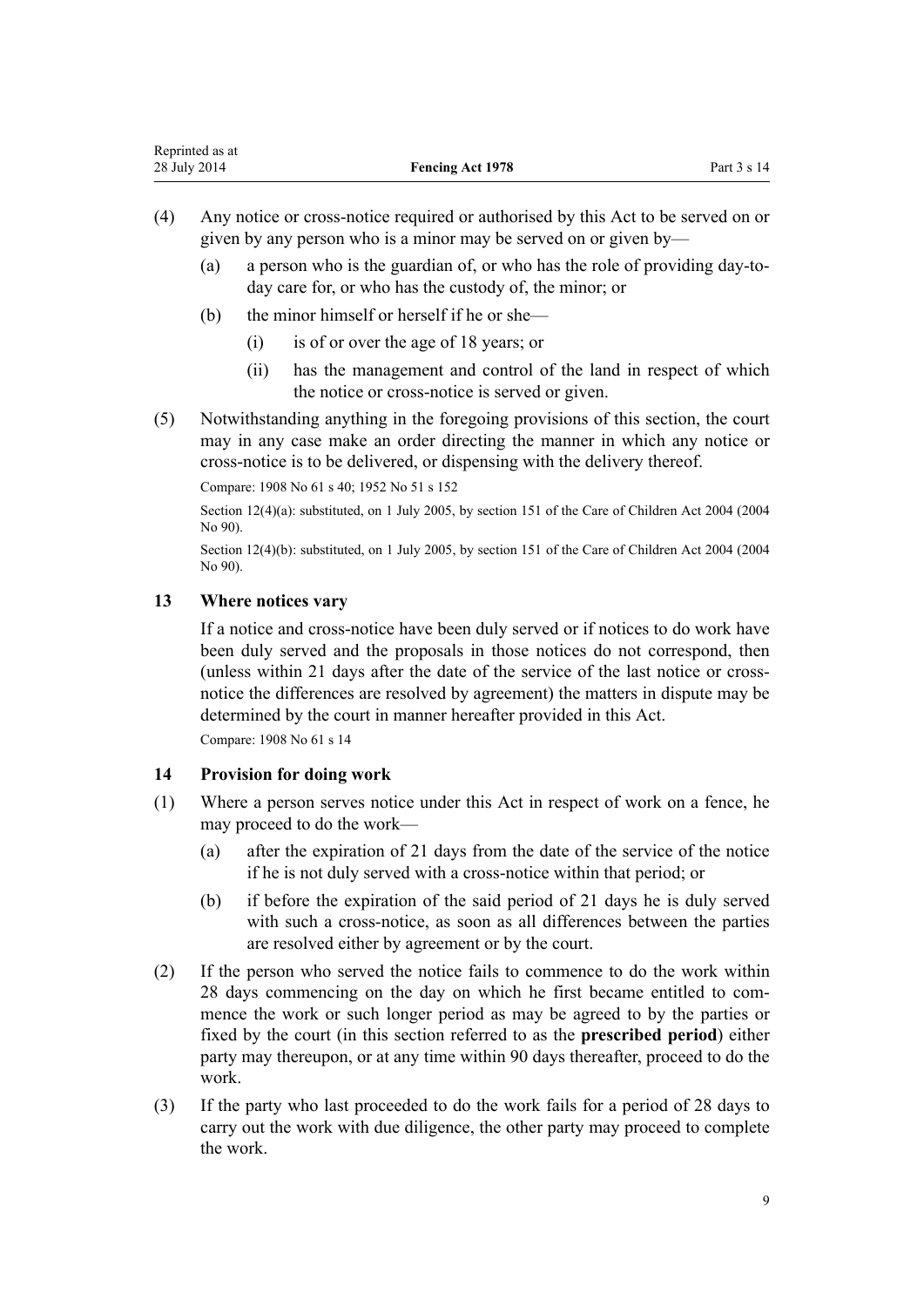<span id="page-9-0"></span>

|             |                         | Reprinted as at |
|-------------|-------------------------|-----------------|
| Part 3 s 15 | <b>Fencing Act 1978</b> | 28 July 2014    |

- (4) If for any period of 90 days after the expiration of the prescribed period and before the completion of the work neither party does any part of the work, all notices, cross-notices, agreements, and orders relating to the work (other than agreements and orders to which subsection (5) applies) shall, in relation to the uncompleted part of the work, lapse and become of no effect, but nothing in this subsection shall restrict the giving of further notices and cross-notices or the making of further agreements or orders.
- (5) At any time before or after the expiration of any period of 90 days to which subsection (2) or subsection (4) applies, the period may be extended either by agreement of the parties or order of the court.
- (6) Where in accordance with this section either party does any work on a fence, he may recover from the other party as a debt the other party's proportion of the cost of the work done.

Compare: 1908 No 61 s 17

#### **15 Effect of change of occupier**

Where a notice or cross-notice is duly given by the occupier of any land to the occupier of any other land in accordance with this Act, but, before the matter is settled (whether by agreement or order of the court), one of the parties disposes of his interest in either of the parcels of land concerned, the notice or crossnotice shall cease to have effect.

### **16 Contribution where immediate work required**

Subject to the provisions of section 17, if any fence is damaged or destroyed by sudden accident or other cause and requires immediate work, either of the adjoining occupiers may do that work without any notice, and may recover half the cost thereof from the other occupier.

Compare: 1908 No 61 s 33

#### **17 Liability for damage caused by occupier**

If any fence is damaged or destroyed in circumstances in which, apart from this Act, an occupier would be liable therefor, he shall be liable for the whole cost of making good the fence.

#### **18 Person taking advantage of fence**

(1) In any case where there is a fence along the boundary between any land and a road, if a person (other than the owner or occupier or some other person lawfully in possession of that land) adopts or takes advantage of any means by which the fence is rendered of beneficial use to himself, or avails himself of the fence, the occupier of that land may serve on that other person a notice in writing requiring him to pay interest at the rate of 10% per annum on half the value of the fence at the time of the serving of the notice; and, so long as that other person continues to take advantage or avail himself of the fence, he shall be lia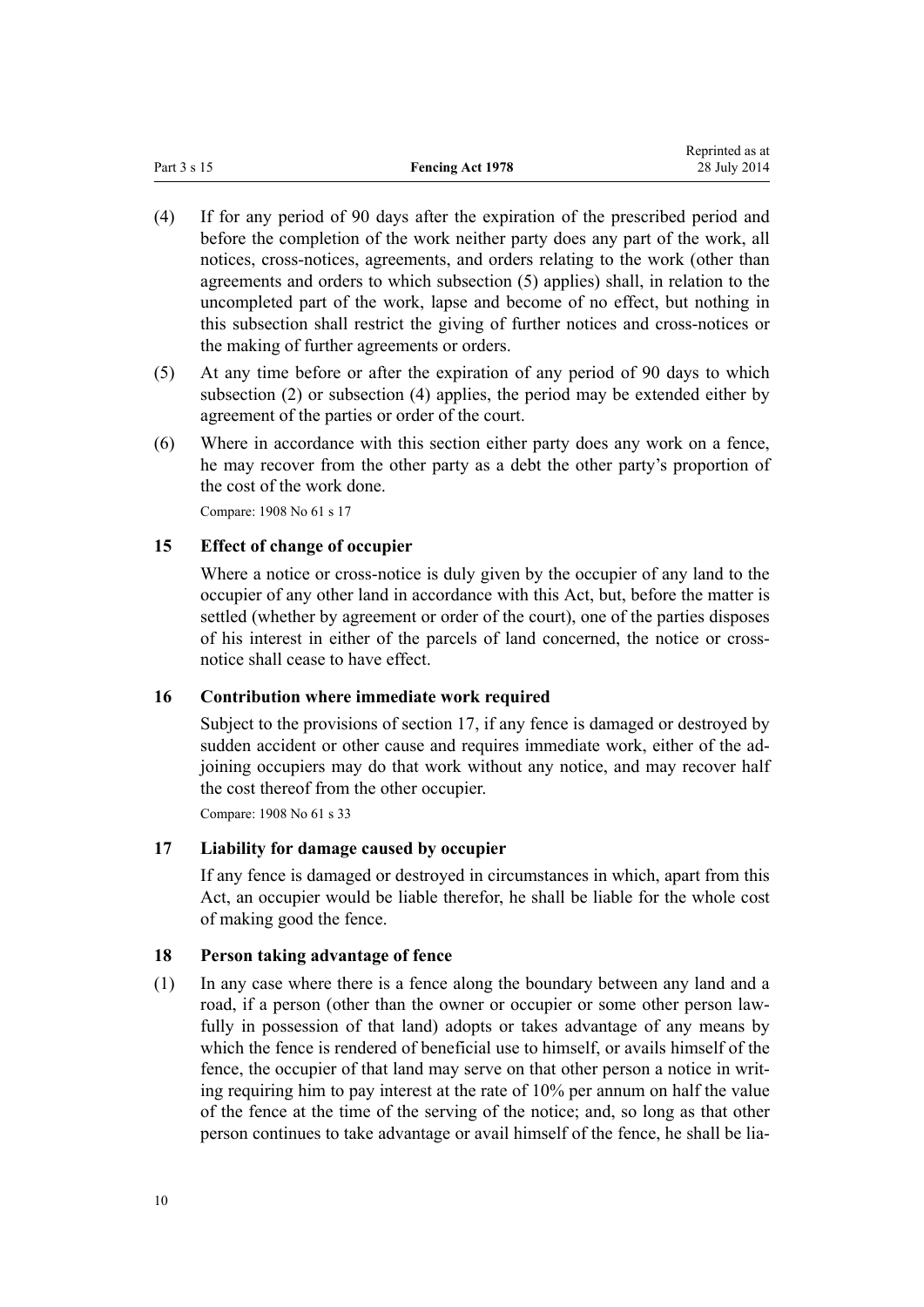<span id="page-10-0"></span>ble to pay that interest to the giver of the notice or his successor in title, and he shall also be liable for repairs to the fence as if he were an adjoining occupier.

(2) In any case where a notice in respect of a fence has been served under subsection (1) and the value of the fence subsequently increases, a further notice in respect of the fence may be served under that subsection and the provisions of that subsection shall apply accordingly in respect of that further notice. Compare: 1908 No 61 s 25

## **19 Fence erected when occupier of adjoining land exempt from liability therefor**

- (1) Where at the time when any fence was erected the occupier of the land on one side thereof had, by reason of [section 3](#page-3-0) or of the Fencing Act 1908 or any corresponding former Act, no liability to contribute to the cost of the erection, if the occupier for the time being of that land has thereafter become liable to contribute to the cost of work on that fence—
	- (a) the person who erected the fence, or his successor in title, may serve upon the occupier of that land a notice in writing requiring him to pay an appropriate share of the value of the fence at the time when the notice is served taking into account any contributions made towards the cost of the erection and maintenance of that fence by any occupier of that land; and
	- (b) that occupier shall, within 1 month after receiving the notice, pay that share to the person who erected the fence, or to his successor in title, and so long thereafter as he continues to be the occupier shall be liable to bear half the cost of work on the fence.
- (2) This section shall not apply in any case where the exemption from liability to contribute to the cost of the erection of a fence arose by reason of a fencing covenant or any other covenant, agreement, or proviso relating to fencing. Compare: 1908 No 61 s 19

## **20 Crown tenant's option**

Where a fence was erected under the provisions of the Fencing Act 1908 dividing any land held by any person as Crown tenant from any adjoining land, and, before the commencement of this Act, the tenant exercised the option conferred on him by section 20 of the Fencing Act 1908 to pay to the person who erected the fence, or to his successor in title, interest on the proportionate share of the cost of erecting the fence for which he may have been liable as an occupier instead of paying that proportionate share, that Crown tenant shall continue to be liable to pay to that other person (or his successor in title) interest on that share at that rate during his term of occupation of the Crown land.

Compare: 1908 No 61 s 20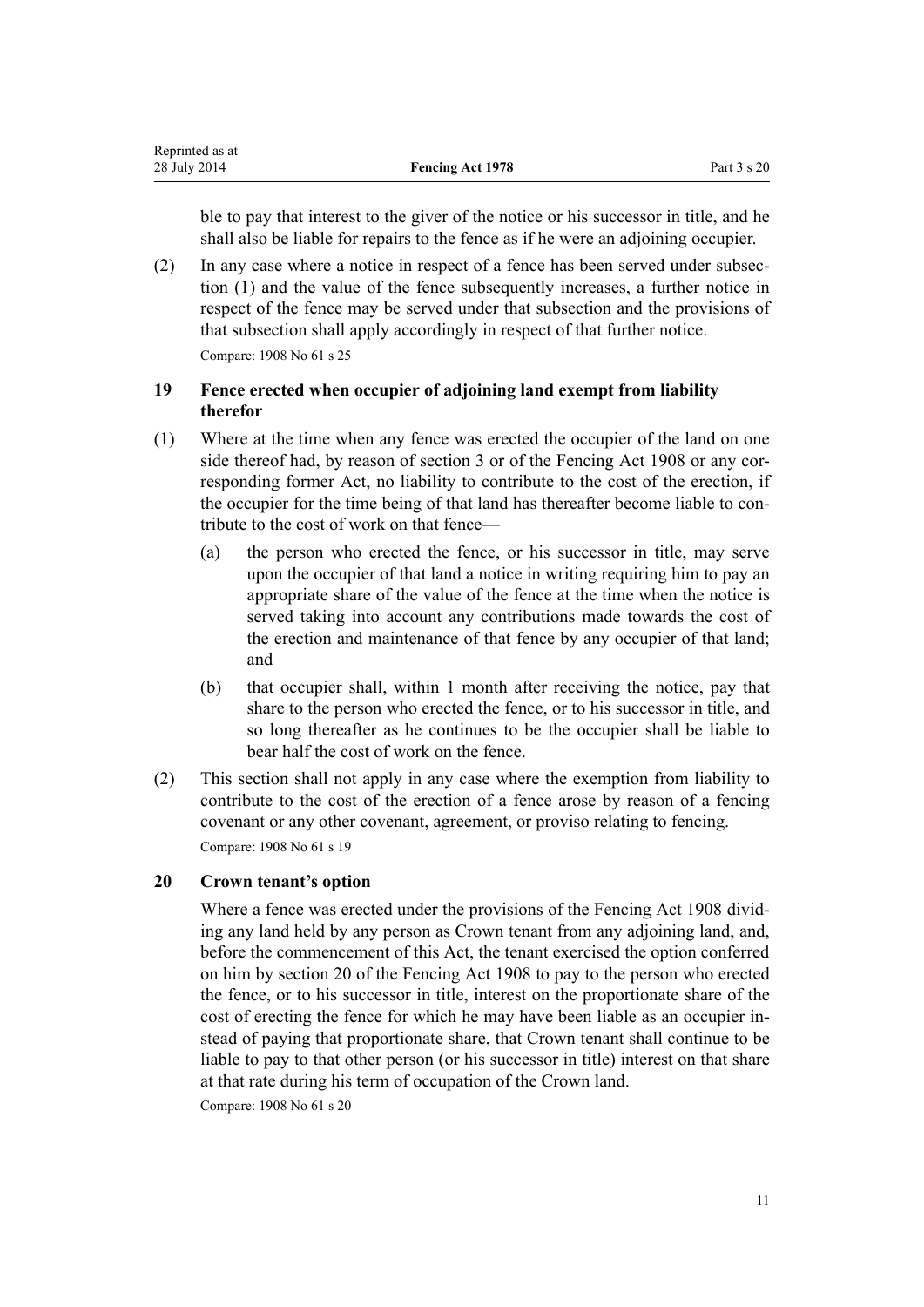#### <span id="page-11-0"></span>**21 Give and take fence**

- (1) Where it is impracticable or undesirable to erect a fence on the boundary of adjoining lands, and the occupiers cannot agree upon a line of fence on either side of that boundary, the line of the fence shall be determined by the court in manner hereafter provided in this section.
- (2) The court may inspect, or may appoint 1 or more persons to inspect, the proposed line of fence, and shall determine whether a fence is necessary, and (if so) what line is to be adopted; and whether any, and (if so) what compensation (whether an annual payment or otherwise) is to be made to either of the occupiers in consideration of loss of occupation of land.
- (3) The reasonable costs of inspection shall be borne as the court in its discretion shall direct.
- (4) The occupation of lands on either side of the line of fence shall not constitute a tenancy or be deemed adverse possession, and shall not affect the title to or possession of any lands, save for the purposes of this Act.

#### **22 Where fence to be built**

Save as otherwise agreed or ordered by the court, the middle of a fence shall be upon the boundary line:

provided that, where a fence is supported by or formed about posts, the posts shall be placed on the boundary line or as near thereto as practicable. Compare: 1908 No 61 s 24

## **Part 4**

## **Procedure**

#### **23 Proceedings to be in accordance with District Courts Act 1947**

- (1) Subject to [section 24A](#page-13-0), the provisions of the District Courts Act 1947 shall apply to all proceedings under this Act.
- (2) Nothing in this Part shall restrict [section 26](http://prd-lgnz-nlb.prd.pco.net.nz/pdflink.aspx?id=DLM290564) of Te Ture Whenua Maori Act 1993.

Compare: 1908 No 61 s 37

Section 23 heading: amended, on 1 January 1980, pursuant to [section 2\(3\)](http://prd-lgnz-nlb.prd.pco.net.nz/pdflink.aspx?id=DLM35057) of the District Courts Amendment Act 1979 (1979 No 125).

Section 23(1): substituted, on 1 March 1989, by [section 72](http://prd-lgnz-nlb.prd.pco.net.nz/pdflink.aspx?id=DLM134146) of the Disputes Tribunal Act 1988 (1988) No 110).

Section 23(2): amended, on 1 July 1993, pursuant to [section 362\(2\)](http://prd-lgnz-nlb.prd.pco.net.nz/pdflink.aspx?id=DLM293026) of Te Ture Whenua Maori Act 1993 (1993 No 4).

#### **24 Jurisdiction of the court**

(1) Notwithstanding that a question of title may be involved and whatever the amount involved, the court shall have jurisdiction to hear and determine all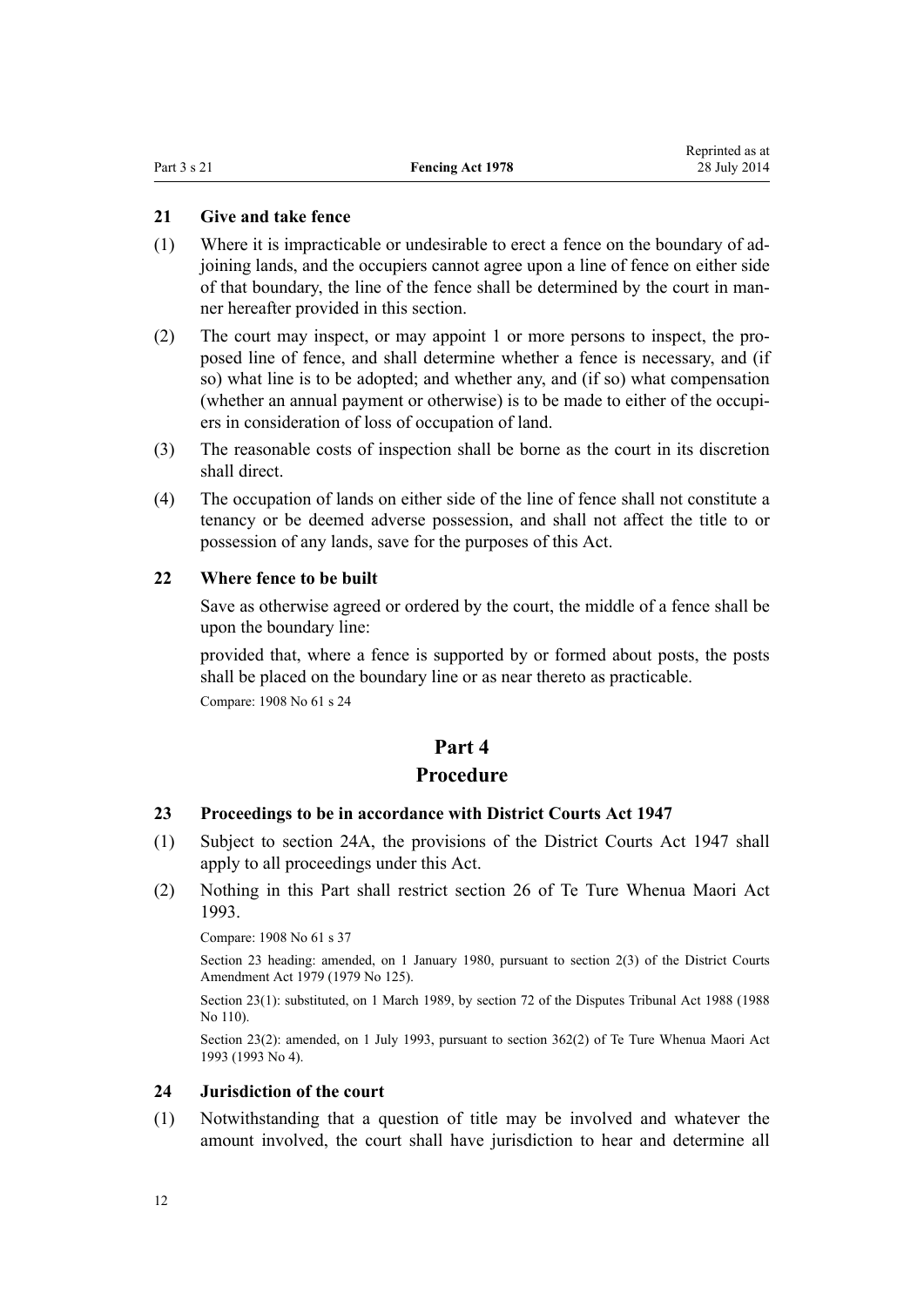questions and disputes arising under this Act in relation to the following matters:

- (a) whether an existing fence is an adequate fence:
- (b) work on a fence:
- (c) the persons by whom work on a fence is to be done:
- (d) the reasonable and proper cost of work on a fence, including interest on outlay and reasonable remuneration for the superintendence and labour of an occupier (or of any person acting on his behalf) when he is or has been personally engaged on the work:
- (e) the person or persons by whom the cost of any work on a fence is to be borne; and, if the cost is to be borne by 2 or more persons, the proportion of the cost which each of them shall bear:
- (f) the line of fence to be adopted, and the amount of compensation (if any) to be paid for loss of occupation of land and the manner of payment thereof:
- (g) the date on or before which, and the manner in which, any work is to be done:
- (h) the removal of a fence that is not erected on the proper boundary:
- (i) whether there has been a failure to exercise due diligence under subsection (3) of [section 14:](#page-8-0)
- (j) whether immediate work is or was required under [section 16](#page-9-0):
- (k) the entry on adjoining land for the purpose of carrying out the work:
- (l) the use on adjoining land of animals, vehicles, aircraft, hovercraft, any mode of conveyance, and any equipment for the purpose of carrying out the work:
- (m) the value or cost of a fence, and the amount of the appropriate share payable by an occupier, for the purpose of any of the following sections, namely, [sections 18](#page-9-0), [19,](#page-10-0) and [20](#page-10-0):
- (n) the amount of the appropriate share under [section 19](#page-10-0):
- (o) any other question or dispute arising out of this Act:
- (p) the costs of any proceedings (including such expenses of survey as the court thinks fit), and the parties by whom and to whom costs are to be paid.
- (2) In any case where the court has jurisdiction under subsection (1) it may—
	- (a) make such consequential order as it thinks fit:
	- (b) enter judgment for such sum of money as it thinks fit.
- (3) In any such case—
	- (a) the court may make or enter an interim order or judgment: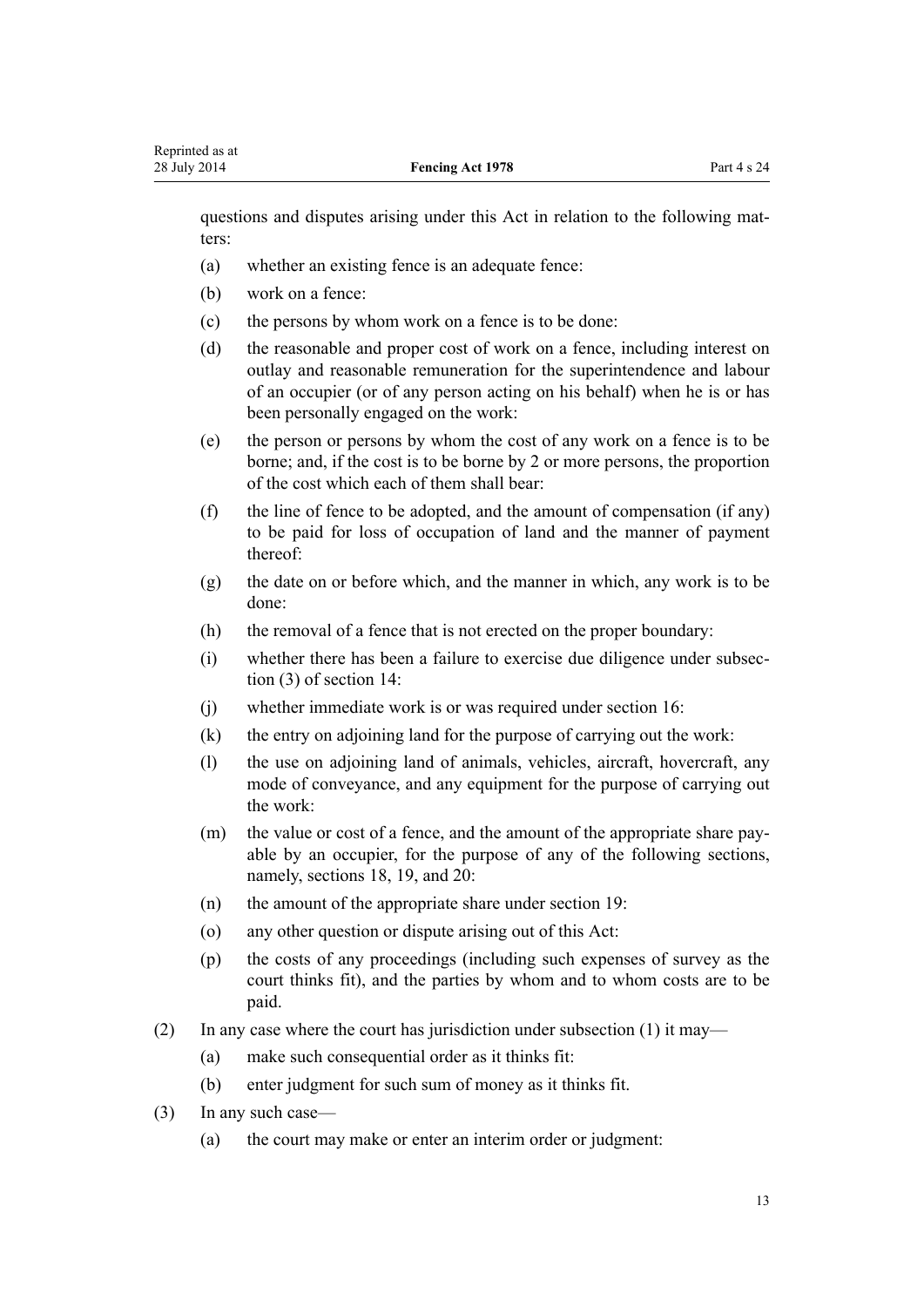<span id="page-13-0"></span>(b) the order or judgment shall be deemed to be final unless it expressly states that it is an interim order or judgment, as the case may be. Compare: 1908 No 61 s 36

#### **24A Jurisdiction of Disputes Tribunals**

- (1) Subject to subsection (2), a Disputes Tribunal established under the [Disputes](http://prd-lgnz-nlb.prd.pco.net.nz/pdflink.aspx?id=DLM133281) [Tribunals Act 1988](http://prd-lgnz-nlb.prd.pco.net.nz/pdflink.aspx?id=DLM133281) shall have jurisdiction to—
	- (a) hear and determine all questions and disputes arising under this Act in relation to any of the matters specified in paragraphs (a) to (o) of subsection (1) of [section 24;](#page-11-0) and
	- (b) exercise the powers conferred by subsection (2) or subsection (3) of that section.
- (2) Subject to subsection (3), in the exercise of its jurisdiction under subsection (1) a Disputes Tribunal shall not—
	- (a) make an order under section  $24(2)(a)$ 
		- (i) requiring a person to pay an amount exceeding \$15,000:
		- (ii) requiring a person to incur any expense that exceeds \$15,000:
		- (iii) declaring a person not liable to another for an amount exceeding \$15,000:
		- (iv) requiring a person to remove a fence where the value of the fence exceeds \$15,000:
	- (b) enter judgment under [section 24\(2\)\(b\)](#page-11-0) for an amount exceeding \$15,000—

and an order or judgment of a Tribunal that exceeds any such restriction shall be entirely of no effect.

(3) Where, in respect of any proceedings under subsection (1), the jurisdiction of a Disputes Tribunal has been extended under an agreement made pursuant to [sec](http://prd-lgnz-nlb.prd.pco.net.nz/pdflink.aspx?id=DLM133648)[tion 13](http://prd-lgnz-nlb.prd.pco.net.nz/pdflink.aspx?id=DLM133648) of the Disputes Tribunals Act 1988, subsection (2) shall be read as if every reference in that subsection to \$15,000 were a reference to \$20,000.

Section 24A: inserted, on 1 March 1989, by [section 73](http://prd-lgnz-nlb.prd.pco.net.nz/pdflink.aspx?id=DLM134147) of the Disputes Tribunals Act 1988 (1988 No 110).

Section  $24A(2)(a)(i)$ : amended, on 1 August 2009, by [section 8](http://prd-lgnz-nlb.prd.pco.net.nz/pdflink.aspx?id=DLM1919616) of the Disputes Tribunals Amendment Act 2009 (2009 No 22).

Section 24A(2)(a)(ii): amended, on 1 August 2009, by [section 8](http://prd-lgnz-nlb.prd.pco.net.nz/pdflink.aspx?id=DLM1919616) of the Disputes Tribunals Amendment Act 2009 (2009 No 22).

Section 24A(2)(a)(iii): amended, on 1 August 2009, by [section 8](http://prd-lgnz-nlb.prd.pco.net.nz/pdflink.aspx?id=DLM1919616) of the Disputes Tribunals Amendment Act 2009 (2009 No 22).

Section  $24A(2)(a)(iv)$ : amended, on 1 August 2009, by [section 8](http://prd-lgnz-nlb.prd.pco.net.nz/pdflink.aspx?id=DLM1919616) of the Disputes Tribunals Amendment Act 2009 (2009 No 22).

Section 24A(2)(b): amended, on 1 August 2009, by [section 8](http://prd-lgnz-nlb.prd.pco.net.nz/pdflink.aspx?id=DLM1919616) of the Disputes Tribunals Amendment Act 2009 (2009 No 22).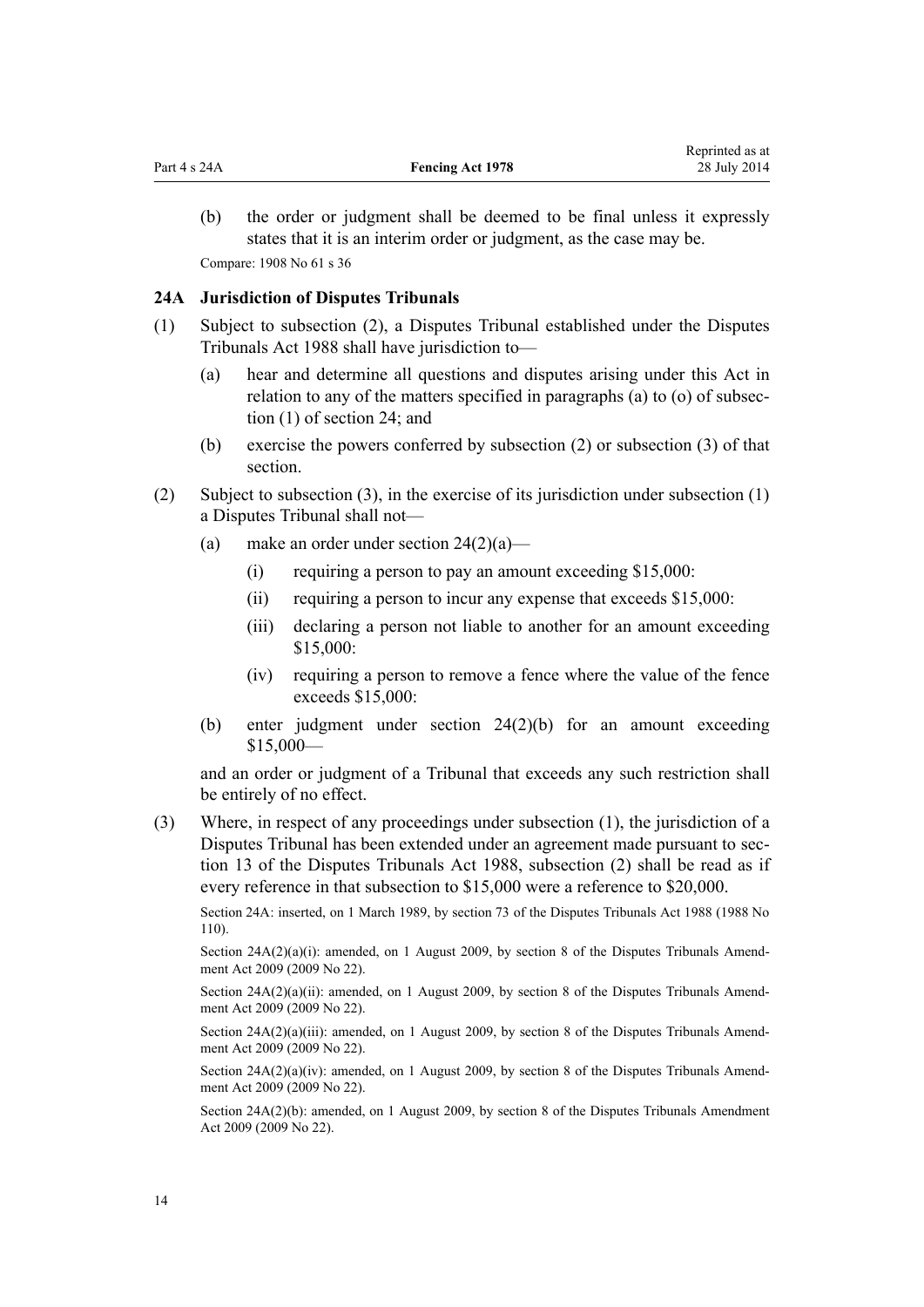<span id="page-14-0"></span>Section 24A(3): amended, on 1 August 2009, by [section 8](http://prd-lgnz-nlb.prd.pco.net.nz/pdflink.aspx?id=DLM1919616) of the Disputes Tribunals Amendment Act 2009 (2009 No 22).

#### **25 Power to come in and defend proceedings**

Where any proceedings have been commenced under this Act in relation to any fence, any person who may ultimately incur any liability in respect of the fence may come in and—

- (a) raise any defence in the proceedings against any party thereto:
- (b) avail himself of any defence in the proceedings that any party thereto might set up.

Compare: 1908 No 61 s 45

## **Part 5 Miscellaneous provisions**

#### **26 Right of persons constructing fences to enter on adjoining land**

- (1) Where an occupier is doing or proposes to do work under this Act and access to the fence over his own land is more difficult, inconvenient, or expensive than over the adjoining land, the court may authorise that occupier, his agents, workmen, and contractors, with or without animals, vehicles, aircraft, hovercraft, any mode of conveyance, and any equipment, to enter upon any portion of the adjoining land at all reasonable times and do such things thereon as are reasonably necessary to carry out the work.
- (2) The following provisions shall apply with respect to any order made under subsection  $(1)$ :
	- (a) the right of entry thereby conferred shall be exercised so as to cause as little damage as possible to the land entered upon and as little disturbance as possible to persons lawfully upon the land, and shall be upon such terms and conditions, including payment of compensation, as the court thinks fit:
	- (b) no such order shall authorise any person to cut down, lop, or injure any tree or shrub without the consent of the owner.
- (3) If an owner or occupier of land, by himself or his agents or employees, obstructs any entry authorised by an order made under subsection (1), he shall be liable (in addition to any other penalty that he may incur) to pay the entire cost of the work, unless the court (on application made by him in that behalf) orders him to pay part only of that cost.

Compare: 1908 No 61 s 45

#### **27 Rules**

The Governor-General may from time to time, by Order in Council, make rules prescribing, in all cases not specially provided for in this Act, the practice and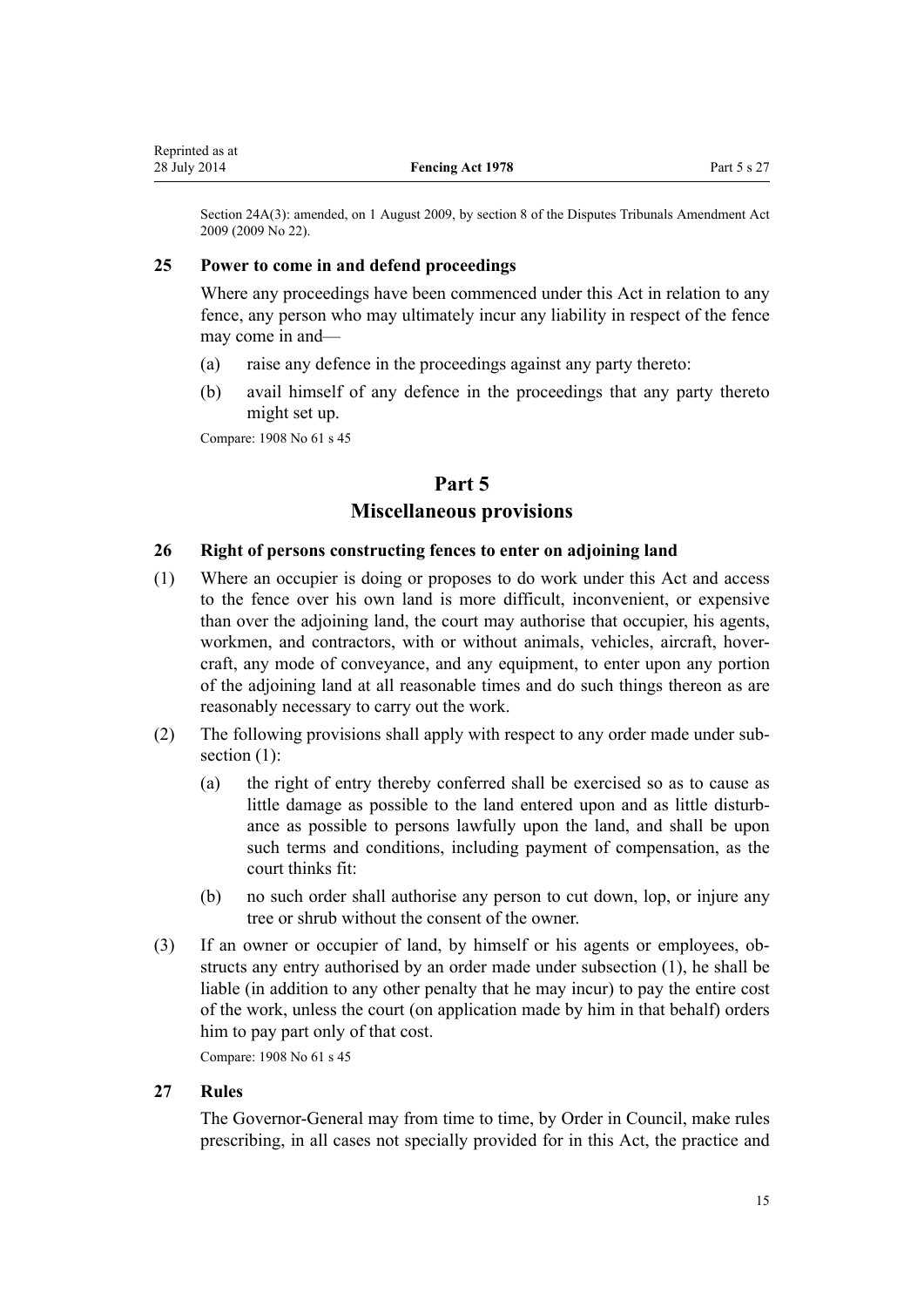<span id="page-15-0"></span>procedure of the court and forms in all proceedings before a court under this Act, and until rules are made and to the extent they do not cover any case the provisions of the [District Courts Rules 1992](http://prd-lgnz-nlb.prd.pco.net.nz/pdflink.aspx?id=DLM154671), or of the [Disputes Tribunals Act](http://prd-lgnz-nlb.prd.pco.net.nz/pdflink.aspx?id=DLM133281) [1988](http://prd-lgnz-nlb.prd.pco.net.nz/pdflink.aspx?id=DLM133281), as the case may require, shall so far as practicable be adopted.

Section 27: amended, on 1 July 1992, pursuant to [rule 676](http://prd-lgnz-nlb.prd.pco.net.nz/pdflink.aspx?id=DLM161097) of the District Courts Rules 1992 (SR 1992/109).

Section 27: amended, on 1 March 1989, by [section 74](http://prd-lgnz-nlb.prd.pco.net.nz/pdflink.aspx?id=DLM134149) of the Disputes Tribunals Act 1988 (1988 No 110).

#### **28 Repeals and savings**

- (1) The enactments specified in [Schedule 3](#page-20-0) are hereby repealed.
- (2) All matters and proceedings commenced under any such enactments, and pending or in progress at the commencement of this Act, may be continued, completed, and enforced under this Act.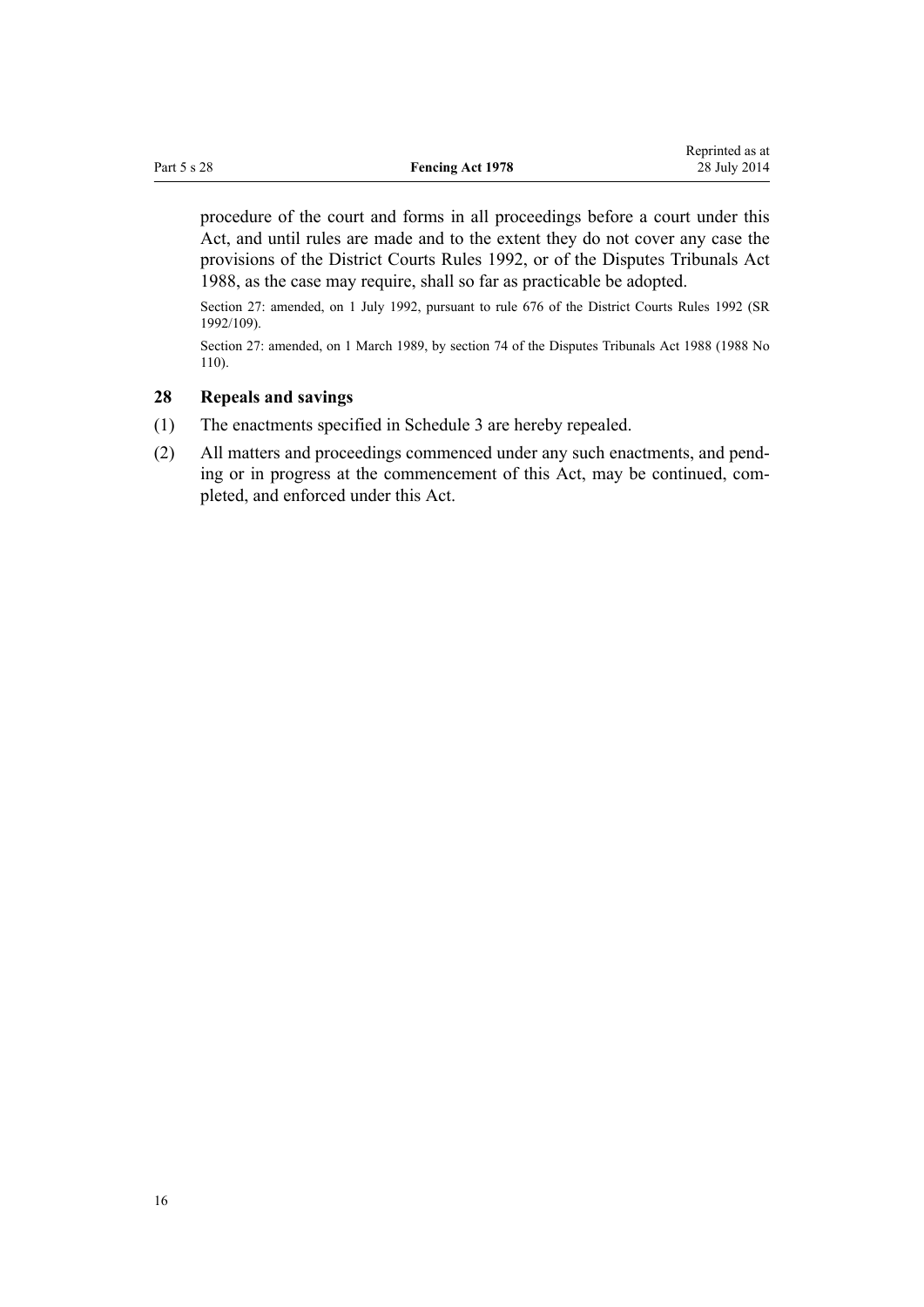## **Schedule 1 Forms**

## Form 1

## Fencing notice

 $s<sub>10</sub>$ 

<span id="page-16-0"></span>*(Use of this form is not obligatory but it is given as a guide to the type of information that should be included in a fencing notice.)*

**To** [*owner, or occupier by virtue of a tenancy for not less than 10 years certain, of [address], Dunedin, or Broadacres Farm, Taradale.*]

Please take notice that I desire that a/the fence be erected (*or* repaired) between your said property and my adjoining property at [*number, street*] (*or* Greenmeadows Farm) in accordance with the following particulars:

- 1 Further description of boundary to be fenced.
- 2 Type of fence. [*If desired specify one of the specimen fences in [Schedule 2](#page-18-0) of the Fencing Act 1978, or specify any other type desired.*]
- 3 Method of construction. *(Eg, by a contractor, or by one neighbour, or by both neighbours.)*
- 4 Estimated total cost. (To be shared half each [*or, if different shares are proposed, specify those shares*].)
- 5 How materials to be purchased or supplied and how paid for.
- 6 Date for commencement of work.

Within 21 days after the date of the receipt of this notice you may object to any of the above particulars and make your counter-proposals.

Within the same time, if you claim you are not liable to pay for fencing, you may notify me accordingly and supply the name and address of the person who is liable for fencing in connection with your property.

If no objection is received I will proceed with the fencing in accordance with this notice, and you will be deemed to have agreed to the proposals set out in this notice, and will be liable to share the cost accordingly.

This notice is given under the Fencing Act 1978.

Date:

Signature:

## Form 2

## Cross-notice

[s 11](#page-7-0)

*(A cross-notice must be in this form or to the like effect.)*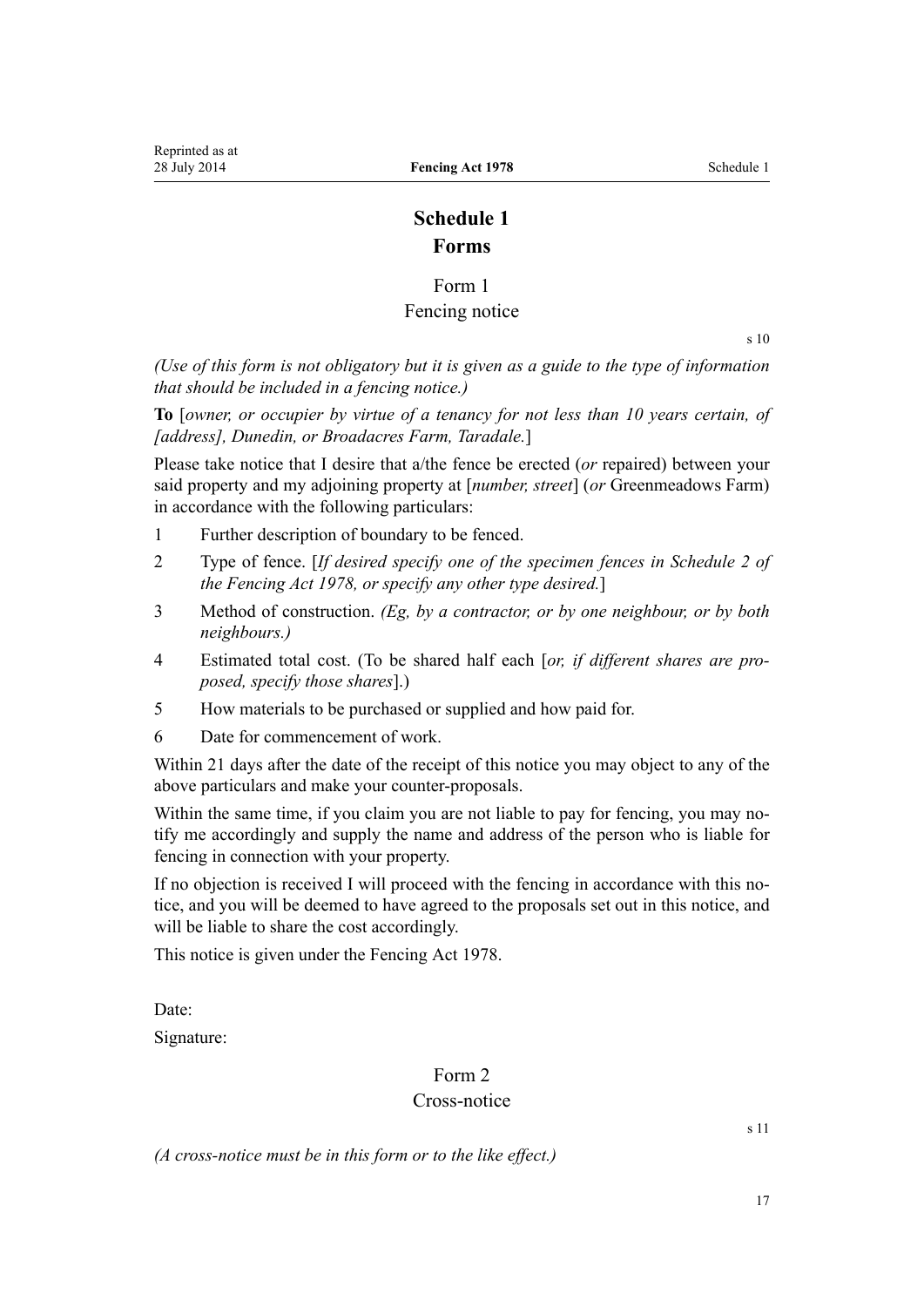**To** [*specify the giver of the original notice*.]

Please take notice that I object to your notice to fence dated [*date*].

The particulars of my objection are as follows:

[Set forth the proposals to which objection is made. If objection is made to all the pro*posals a statement to this effect will suffice.*]

\* I make the following counter-proposals:

[*Set forth any counter-proposals with the same particularity as is required in the case of a fencing notice.*]

This notice is given under the Fencing Act 1978, which provides that, if we are unable to agree regarding the particulars to which objection is taken by this cross-notice and the counter-proposals that are made by this cross-notice, the matters in dispute may be determined by a District Court.

Date:

Signature:

\*Delete if no counter-proposals are proposed.

Schedule 1 form 2: amended, on 1 April 1980, pursuant to [section 18\(2\)](http://prd-lgnz-nlb.prd.pco.net.nz/pdflink.aspx?id=DLM35085) of the District Courts Amendment Act 1979 (1979 No 125).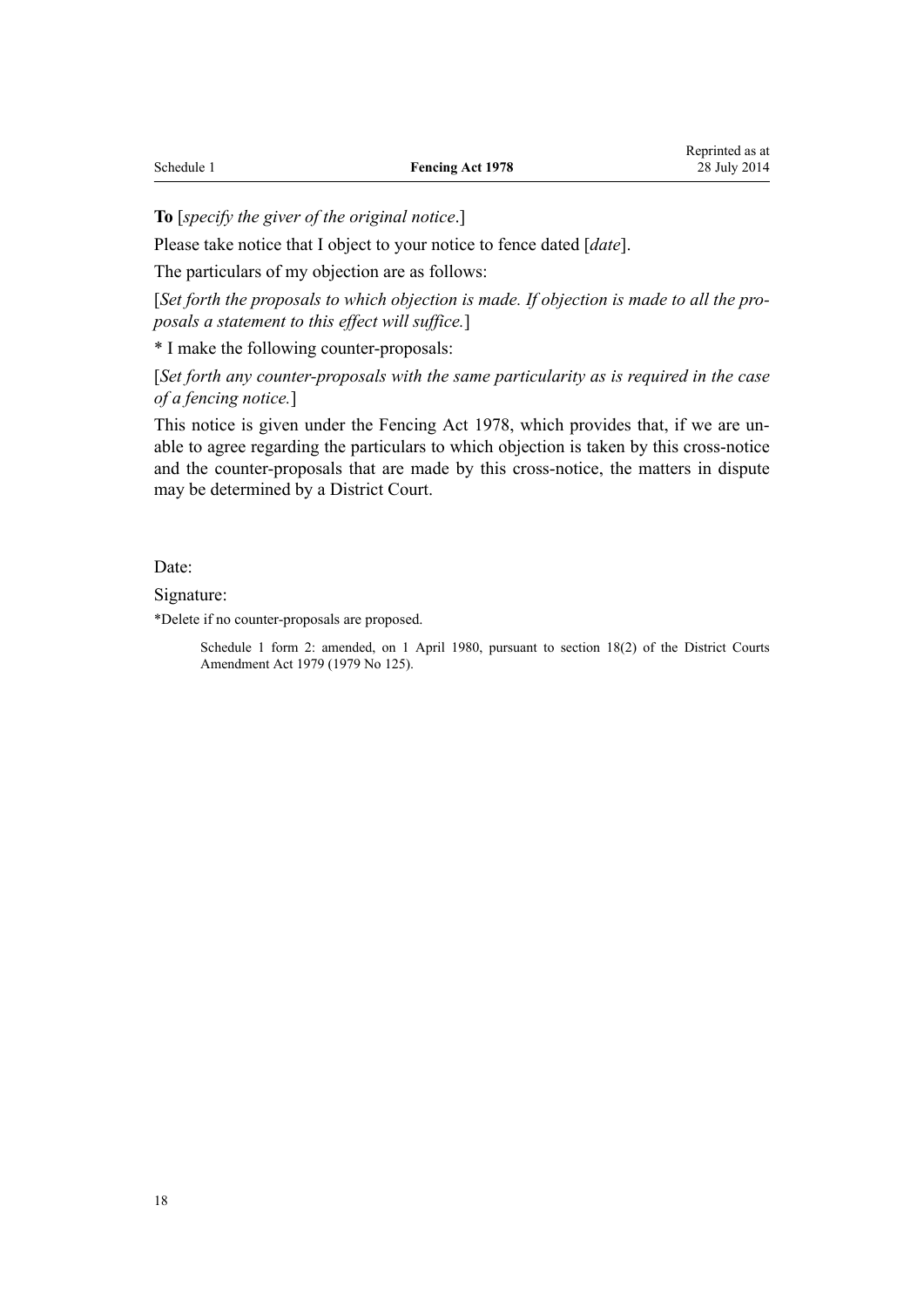## **Schedule 2 Specimen types of fence**

s  $10(2)(b)$ 

#### *Urban*

- <span id="page-18-0"></span>1 *Post and rail fence*: A post and rail fence, at least 1 m in height, of substantial material, firmly erected, with not less than 4 rails, the space between the 2 bottom rails, and the bottom rail and the ground, not to exceed 125 mm, and the posts to be not more than 2.75 m apart.
- 2 *Close boarded fence*: A close boarded fence at least 1.5 m in height with posts and 2 rails, and having split or sawn timber placed upright, and well nailed to both rails, there being no openings between upright pieces of timber.
- 3 *Paling fence*: Any paling fence, at least 1 m in height, with posts and 2 rails, and having split or sawn timber placed upright, and well nailed to both rails, there being not more than 100 mm of opening between upright pieces of timber.
- 4 *Panel fence*: A panel fence at least 1 m in height with posts spaced not more than 2.7 m apart and having 2 or more rails with asbestos cement infil panels securely screwed to the rails.
- 5 *Masonry walls*: Walls of brickwork, blockwork, or stonework adequately supported.

## *Rural*

- 6 *7 or 8 wire fence*: A substantial wire fence, having 7 or 8 wires properly strained, with up to 2 of these wires as galvanised barbed wire, or with 1 galvanised barbed wire and a top rail; barbed wires to be placed in a position agreed upon by the persons interested, or to be omitted if those persons agree; the posts to be of durable timber, metal, or reinforced concrete, and not more than 5 m apart, and securely rammed and, in hollows or where subject to lifting through the strain of the wire, to be securely footed, or stayed with wire; the battens (droppers) to be affixed to the wires and of durable timber, metal or plastic, evenly spaced, and not fewer than 3 between posts; the wires to be galvanised and of 2.5 mm high tensile steel or 4 mm steel or its equivalent; the bottom wire to be not more than 125 mm from the ground, the next 3 wires to be not more than 125 mm apart; and the top wire or rail to be not less than 1 m from the ground.
- 7 *9 or 10 wire fence*: A substantial wire fence having 9 or 10 wires properly strained, with or without battens (droppers) or lacing affixed to the wires between the posts or standards; the posts or standards to be of durable timber, metal, or reinforced concrete, well and substantially erected, and not more than 5 m apart, the top wire not to be less than 1 m from the ground surface, the wires to be galvanised, and of 2.5 mm high tensile steel or 4 mm steel, or its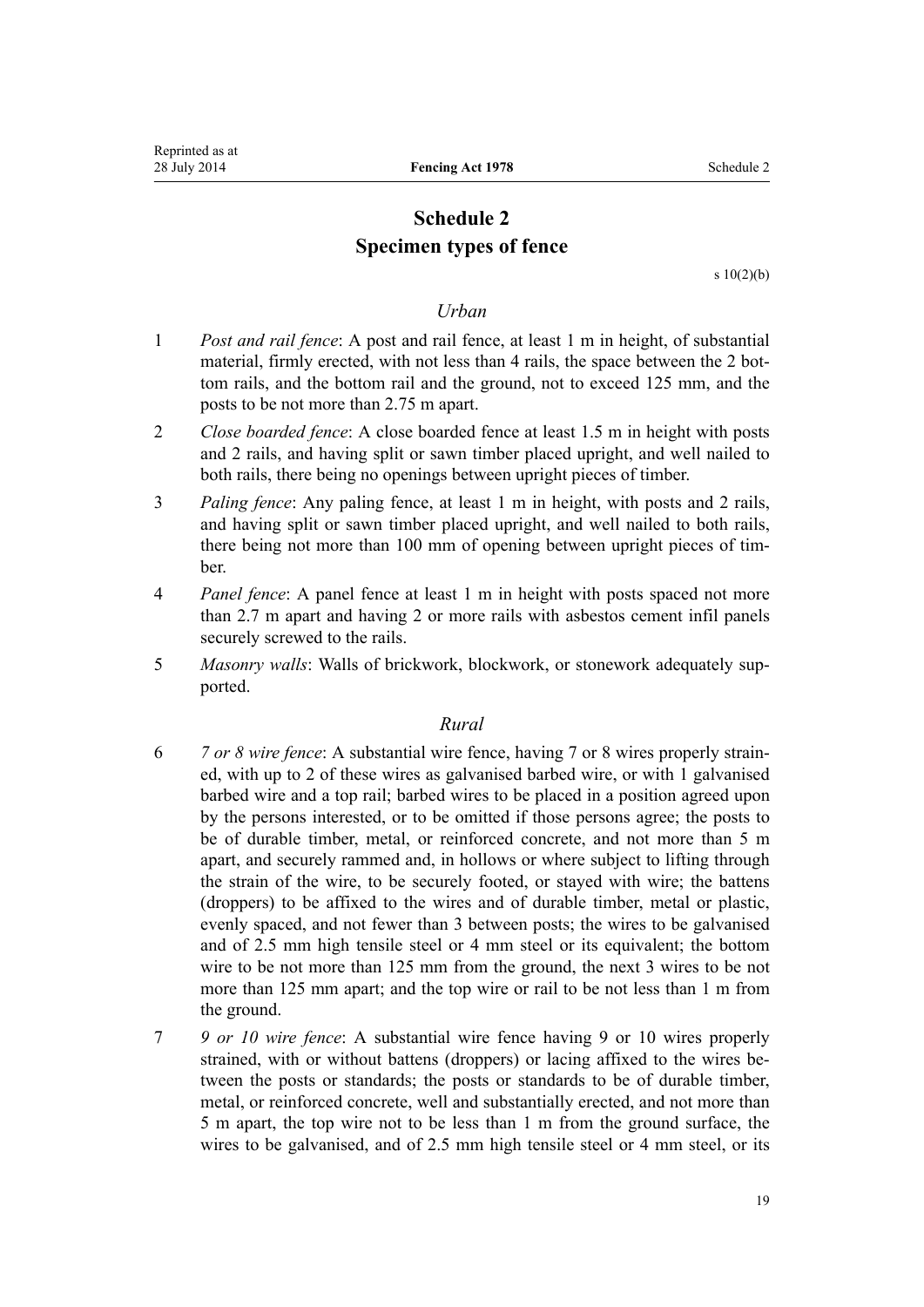| Schedule 2 |  |
|------------|--|
|            |  |

equivalent, the space between the ground and the bottom wire not to exceed 100 mm, the 4 bottom wires to be not more than 130 mm apart.

- 8 *Prefabricated (netting) fence*: A substantial wire netting fence properly strained of a minimum height of 1 m; the netting to have at least 7 horizontal wires, and, if necessary, extra wires above or below the netting, one of which may be a galvanised barb wire, all other wires to be galvanised in either 2.5 mm high tensile steel or 4 mm steel, or its equivalent; the vertical stays of the netting to be galvanised wire, and not more than 305 mm apart; posts or standards to be not more than 5 m apart, and of durable timber, metal, or reinforced concrete; additional battens (droppers) may be installed between the posts if both parties agree; the overall fence to be well and substantially erected.
- 9 *Live fence*: A close and sufficient live fence.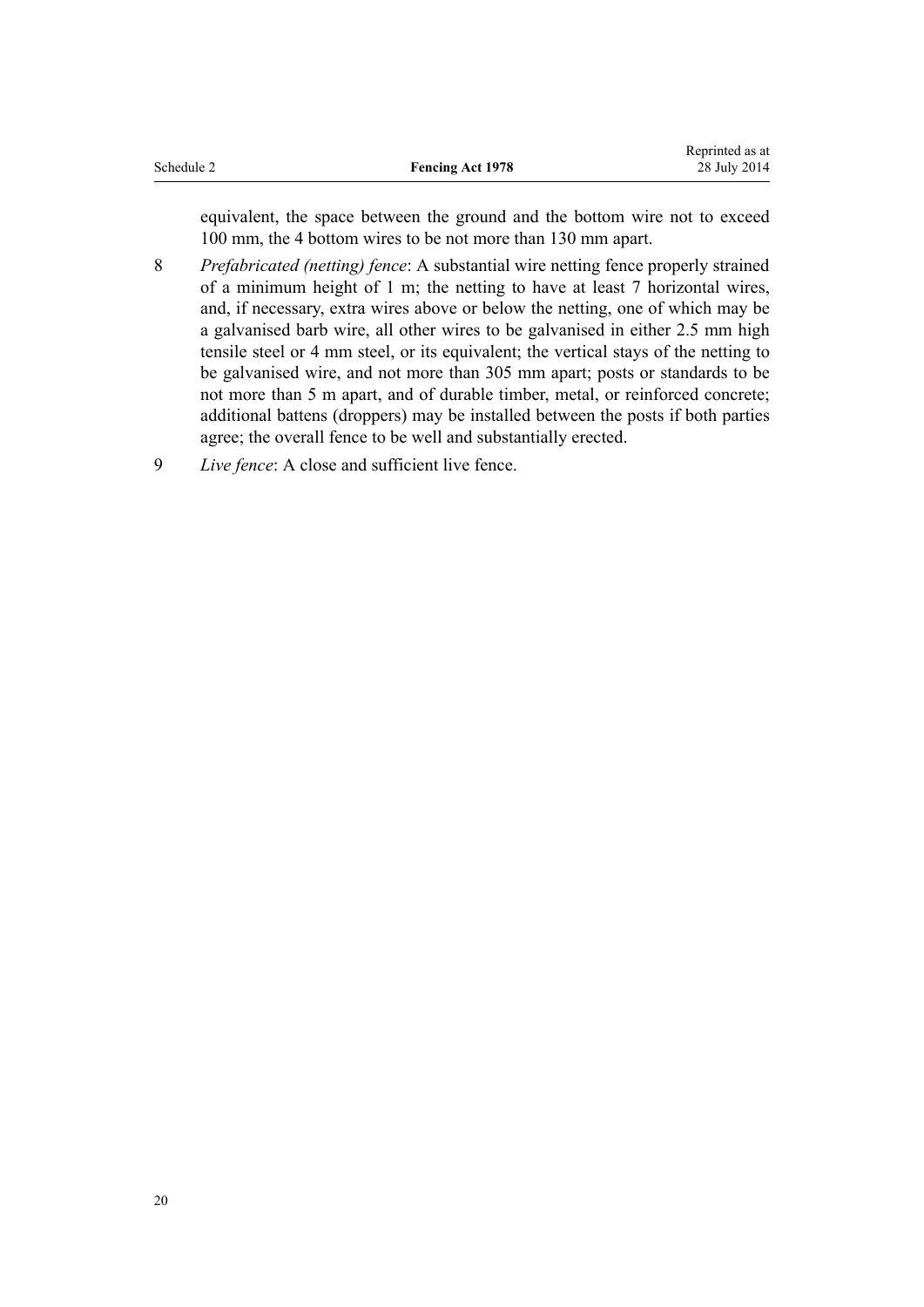## **Schedule 3 Enactments repealed**

[s 28\(1\)](#page-15-0)

#### <span id="page-20-0"></span>**Age of Majority Act 1970 (1970 No 137)**

*Amendment(s) incorporated in the [Act\(s\)](http://prd-lgnz-nlb.prd.pco.net.nz/pdflink.aspx?id=DLM396851)*.

**Fencing Act 1908 (1908 No 61) (1957 Reprint, Vol 4, p 869) Fencing Amendment Act 1922 (1922 No 33) (1957 Reprint, Vol 4, p 893) Fencing Amendment Act 1953 (1953 No 40) (1957 Reprint, Vol 4, p 893) Fencing Amendment Act 1955 (1955 No 90) (1957 Reprint, Vol 4, p 894) Property Law Amendment Act 1975 (1975 No 36)**

*Amendment(s) incorporated in the Act(s)*.